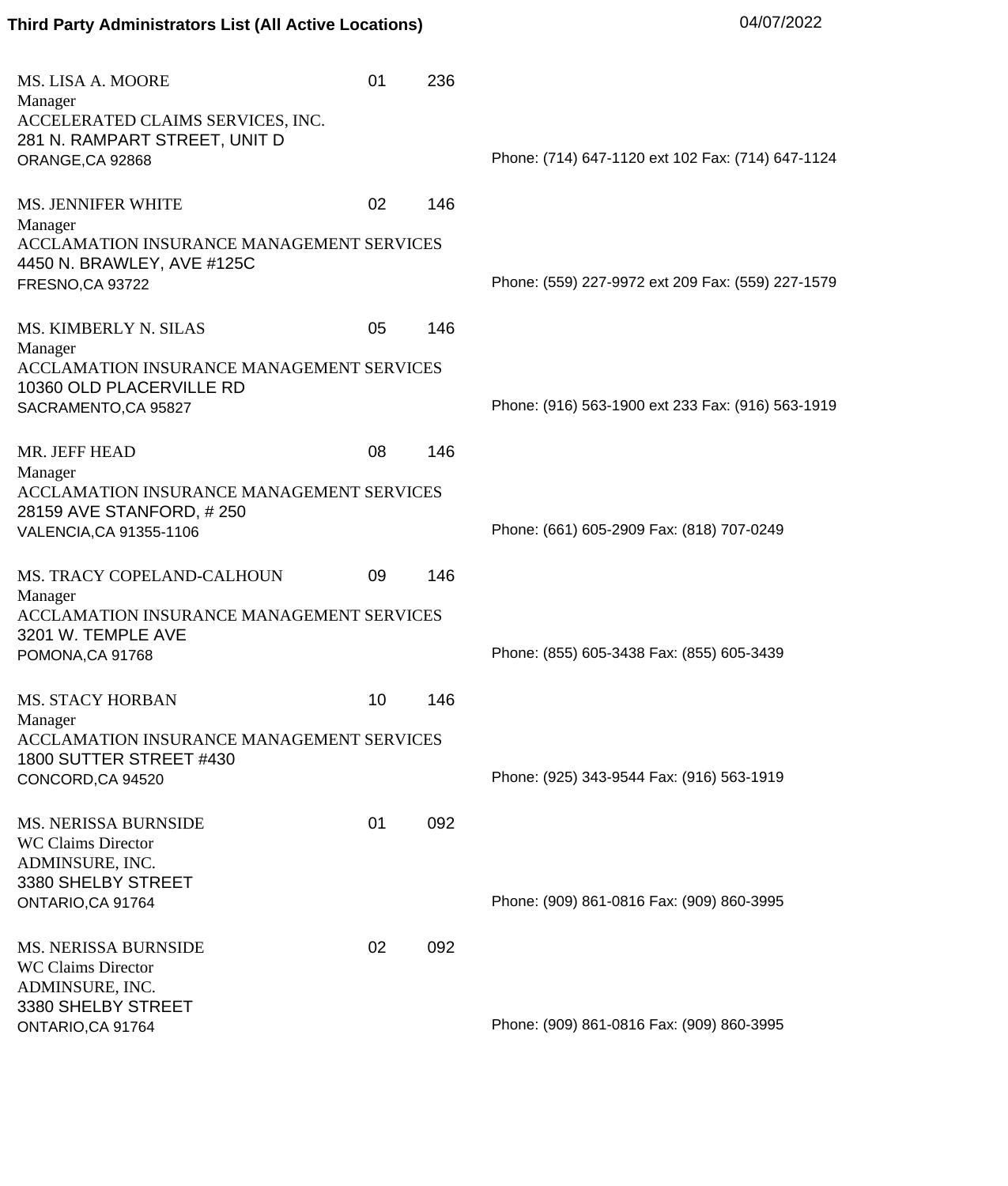| <b>MS. NERISSA BURNSIDE</b><br><b>WC Claims Director</b><br>ADMINSURE, INC.<br>3380 SHELBY STREET<br>ONTARIO, CA 91764 | 04 | 092 | Phone: (909) 861-0816 Fax: (909) 860-3995 |
|------------------------------------------------------------------------------------------------------------------------|----|-----|-------------------------------------------|
| <b>MS. NERISSA BURNSIDE</b><br><b>WC Claims Director</b><br>ADMINSURE, INC.<br>3380 SHELBY STREET<br>ONTARIO, CA 91764 | 05 | 092 | Phone: (909) 861-0816 Fax: (909) 860-3995 |
| <b>MS. NERISSA BURNSIDE</b><br><b>WC Claims Director</b><br>ADMINSURE, INC.<br>3380 SHELBY STREET<br>ONTARIO, CA 91764 | 06 | 092 | Phone: (909) 861-0816 Fax: (909) 860-3995 |
| <b>MS. NERISSA BURNSIDE</b><br><b>WC Claims Director</b><br>ADMINSURE, INC.<br>3380 SHELBY STREET<br>ONTARIO, CA 91764 | 07 | 092 | Phone: (909) 861-0816 Fax: (909) 860-3995 |
| <b>MS. NERISSA BURNSIDE</b><br><b>WC Claims Director</b><br>ADMINSURE, INC.<br>3380 SHELBY STREET<br>ONTARIO, CA 91764 | 08 | 092 | Phone: (909) 861-0816 Fax: (909) 860-3995 |
| <b>MS. NERISSA BURNSIDE</b><br><b>WC Claims Director</b><br>ADMINSURE, INC.<br>3380 SHELBY STREET<br>ONTARIO, CA 91764 | 09 | 092 | Phone: (909) 861-0816 Fax: (909) 860-3995 |
| MS. NERISSA BURNSIDE<br><b>WC Claims Director</b><br>ADMINSURE, INC.<br>3380 SHELBY ST.<br>ONTARIO, CA 91764           | 10 | 092 | Phone: (909) 861-0816 Fax: (909) 860-3995 |
| <b>MS. NERISSA BURNSIDE</b><br><b>WC Claims Director</b><br>ADMINSURE, INC.<br>3380 SHELBY STREET<br>ONTARIO, CA 91764 | 11 | 092 | Phone: (909) 861-0816 Fax: (909) 860-3995 |
|                                                                                                                        |    |     |                                           |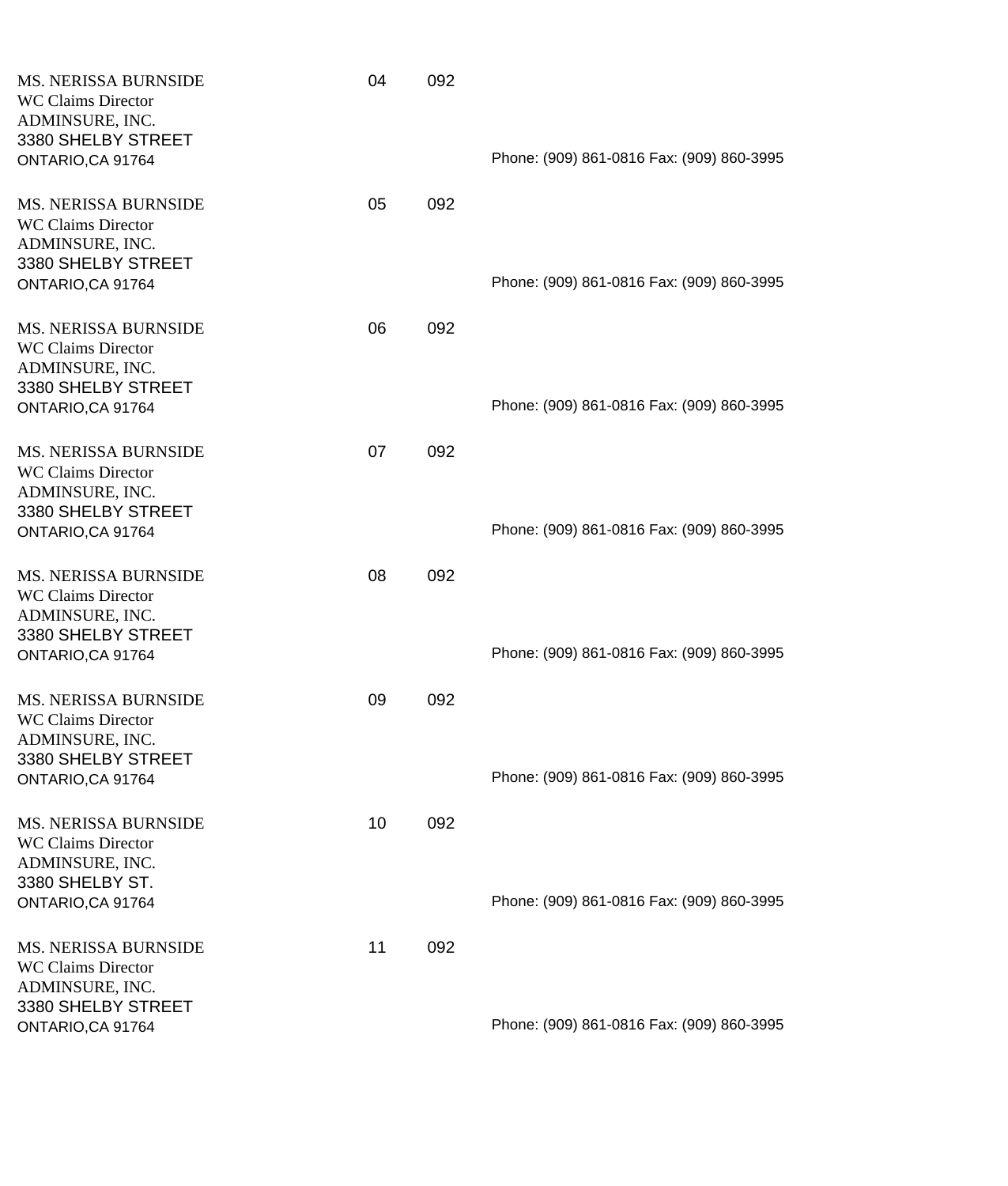| <b>MS. NERISSA BURNSIDE</b><br><b>WC Claims Director</b><br>ADMINSURE, INC.<br>3380 SHELBY STREET<br>ONTARIO, CA 91764 | 12 | 092 | Phone: (909) 861-0816 Fax: (909) 860-3995 |
|------------------------------------------------------------------------------------------------------------------------|----|-----|-------------------------------------------|
| <b>MS. NERISSA BURNSIDE</b><br><b>WC Claims Director</b><br>ADMINSURE, INC.<br>3380 SHELBY STREET<br>ONTARIO, CA 91764 | 13 | 092 | Phone: (909) 861-0816 Fax: (909) 860-3995 |
| <b>MS. NERISSA BURNSIDE</b><br><b>WC Claims Director</b><br>ADMINSURE, INC.<br>3380 SHELBY STREET<br>ONTARIO, CA 91764 | 14 | 092 | Phone: (909) 861-0816 Fax: (909) 860-3995 |
| <b>MS. NERISSA BURNSIDE</b><br><b>WC Claims Director</b><br>ADMINSURE, INC.<br>3380 SHELBY STREET<br>ONTARIO, CA 91764 | 15 | 092 | Phone: (909) 861-0816 Fax: (909) 860-3995 |
| <b>MS. NERISSA BURNSIDE</b><br><b>WC Claims Director</b><br>ADMINSURE, INC.<br>3380 SHELBY STREET<br>ONTARIO, CA 91764 | 16 | 092 | Phone: (909) 861-0816 Fax: (909) 860-3995 |
| <b>MS. NERISSA BURNSIDE</b><br><b>WC Claims Director</b><br>ADMINSURE, INC.<br>3380 SHELBY STREET<br>ONTARIO, CA 91764 | 17 | 092 | Phone: (909) 861-0816 Fax: (909) 860-3995 |
| MS. NERISSA BURNSIDE<br><b>WC Claims Director</b><br>ADMINSURE, INC.<br>3380 SHELBY STREET<br>ONTARIO, CA 91764        | 18 | 092 | Phone: (909) 861-0816 Fax: (909) 860-3995 |
| <b>MS. NERRISSA BURNSIDE</b><br><b>WC Claims Director</b><br>ADMINSURE, INC.<br>3380 SHELBY STREET                     | 19 | 092 | Phone: (909) 861-0816 Fax: (909) 860-3995 |
| ONTARIO, CA 91764                                                                                                      |    |     |                                           |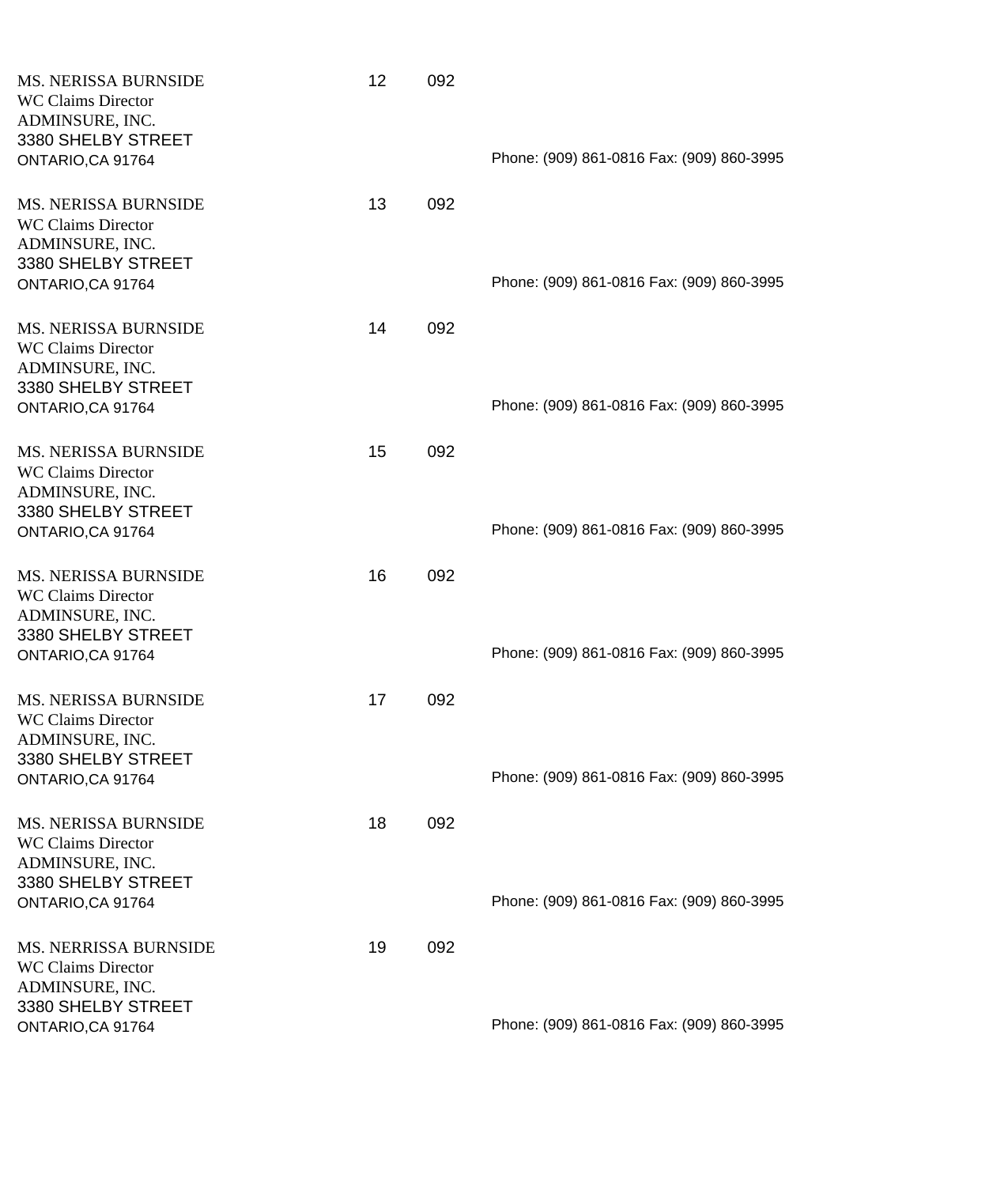| MS. NERISSA BURNSIDE<br><b>WC Claims Director</b><br>ADMINSURE, INC.<br>3380 SHELBY STREET<br>ONTARIO, CA 91764                        | 20 | 092 | Phone: (909) 861-0816 Fax: (909) 860-3995 |
|----------------------------------------------------------------------------------------------------------------------------------------|----|-----|-------------------------------------------|
| <b>MS. NERISSA BURNSIDE</b><br><b>WC Claims Director</b><br>ADMINSURE, INC.<br>3380 SHELBY STREET<br>ONTARIO, CA 91764                 | 21 | 092 | Phone: (909) 861-0816 Fax: (909) 860-3995 |
| <b>MS. NERISSA BURNSIDE</b><br><b>WC Claims Director</b><br>ADMINSURE, INC.<br>3380 SHELBY STREET<br>ONTARIO, CA 91764                 | 22 | 092 | Phone: (909) 861-0816 Fax: (909) 860-3995 |
| <b>MS. NERISSA BURNSIDE</b><br><b>WC Claims Director</b><br>ADMINSURE, INC.<br>3380 SHELBY STREET<br>ONTARIO, CA 91764                 | 23 | 092 | Phone: (909) 861-0816 Fax: (909) 860-3995 |
| <b>MS. NERISSA BURNSIDE</b><br><b>WC Claims Director</b><br>ADMINSURE, INC.<br>3380 SHELBY STREET<br>ONTARIO, CA 91764                 | 24 | 092 | Phone: (909) 861-0816 Fax: (909) 860-3995 |
| <b>MS. NERISSA BURNSIDE</b><br><b>WC Claims Director</b><br>ADMINSURE, INC.<br>3380 SHELBY STREET<br>ONTARIO, CA 91764                 | 60 | 092 | Phone: (909) 861-0816 Fax: (909) 860-3995 |
| <b>MS. TANYA PEACOCK</b><br><b>AVP WC Western Zone</b><br>AIG CLAIMS, INC.<br>ONE MACARTHUR PLACE, FLOOR 6<br>SANTA ANA, CA 92707-5944 | 31 | 108 | Phone: (619) 688-3731 Fax: (619) 819-4157 |
| <b>MS. TANYA PEACOCK</b><br><b>AVP WC Western Zone</b><br>AIG CLAIMS, INC.<br>9350 WAXIE WAY, FLOOR 3                                  | 52 | 108 |                                           |
| SAN DIEGO, CA 92123                                                                                                                    |    |     | Phone: (619) 688-3731 Fax: (619) 819-4157 |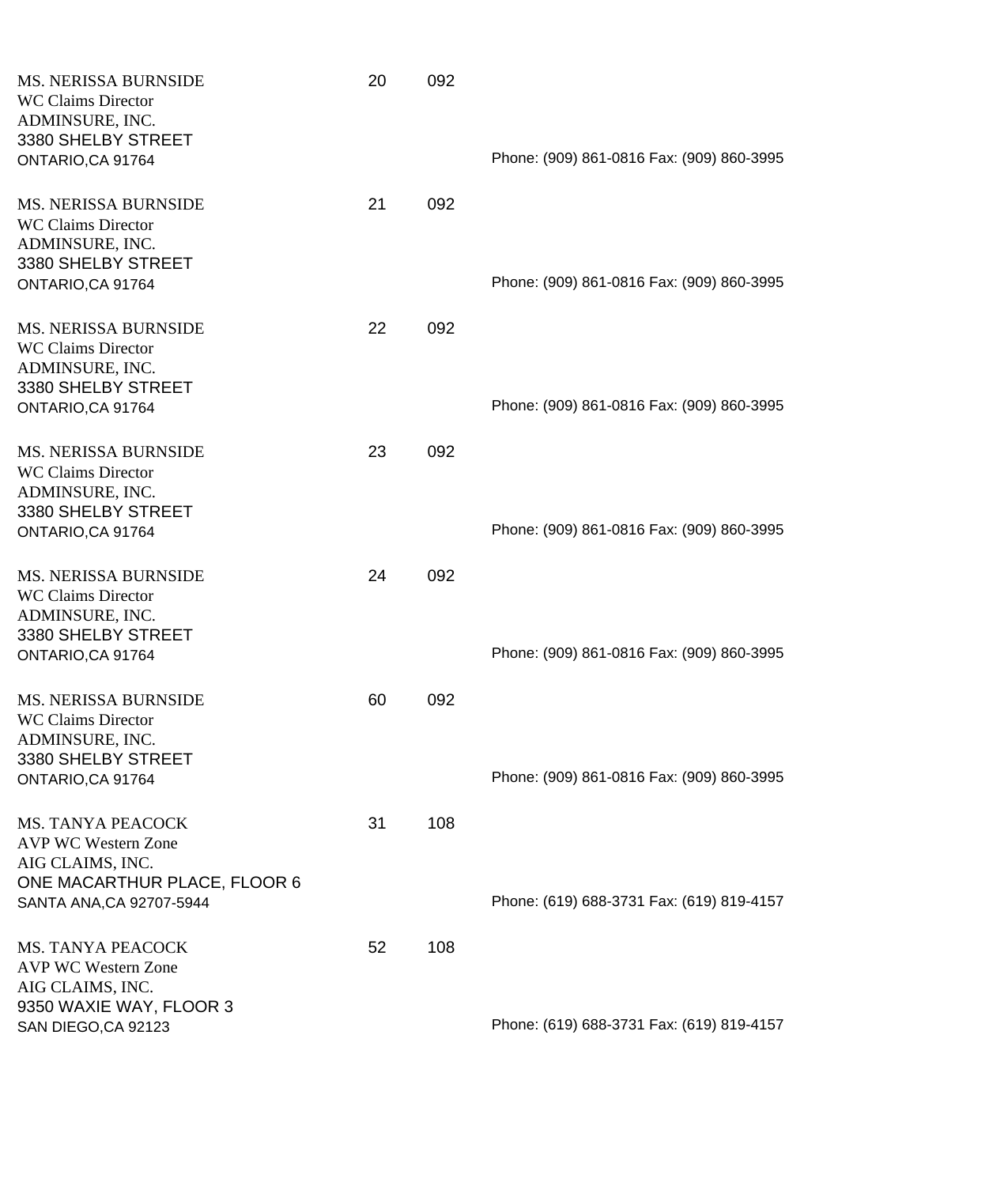| MR. DONALD MOLLOY                                              | 01 | 336 |                                           |
|----------------------------------------------------------------|----|-----|-------------------------------------------|
| Manager                                                        |    |     |                                           |
| ALLIANT SPECIALTY INSURANCE SERVICES, INC.                     |    |     |                                           |
| P.O. BOX 120670                                                |    |     |                                           |
| SAN DIEGO, CA 92112-0670                                       |    |     | Phone: (619) 733-1032 Fax: (619) 699-2182 |
|                                                                |    |     |                                           |
| <b>MR. ELIJAH RODGERS</b>                                      | 03 | 281 |                                           |
| Senior WC Claims Adjuster                                      |    |     |                                           |
| ALTERNATIVE SERVICE CONCEPTS, L.L.C. (TRADENAME: DAVIES CLAIMS |    |     |                                           |
| SOLUTIONS)                                                     |    |     |                                           |
| P.O. BOX 305148                                                |    |     |                                           |
| NASHVILLE, TN 37230-5148                                       |    |     | Phone: (916) 962-3190 Fax: (916) 962-3195 |
|                                                                |    |     |                                           |
| MS. MELODY ADAMISSION ADAMISSION                               | 01 | 334 |                                           |
| Compliance Officer                                             |    |     |                                           |
| AMERICAN CLAIMS MANAGEMENT, INC.                               |    |     |                                           |
| P.O. BOX 9060                                                  |    |     |                                           |
| CARLSBAD, CA 92018                                             |    |     | Phone: (407) 373-6552 Fax: (407) 949-3141 |
|                                                                |    |     |                                           |
| MR. ISHMAIL ELAHI                                              | 01 | 352 |                                           |
| Manager                                                        |    |     |                                           |
| AMERICAN RISK ADMINISTRATORS                                   |    |     |                                           |
| P.O. BOX 12814                                                 |    |     |                                           |
| NEWPORT BEACH, CA 92658                                        |    |     | Phone: (949) 300-9697 Fax: (949) 630-0886 |
|                                                                |    |     |                                           |
| <b>MS. RENEE PARKER</b>                                        | 01 | 342 |                                           |
| Manager                                                        |    |     |                                           |
| AMTRUST NORTH AMERICA, INC.                                    |    |     |                                           |
| P.O. BOX 4026                                                  |    |     |                                           |
| CONCORD, CA 94524                                              |    |     | Phone: (858) 618-3501 Fax: (216) 643-5500 |
|                                                                |    |     |                                           |
| <b>MS. LIVIA FERRARI</b>                                       | 02 | 342 |                                           |
| Manager                                                        |    |     |                                           |
| AMTRUST NORTH AMERICA, INC.                                    |    |     |                                           |
| 16875 WEST BERNARDO DRIVE #200                                 |    |     |                                           |
| SAN DIEGO, CA 92127                                            |    |     | Phone: (858) 618-3501 Fax: (216) 643-5500 |
|                                                                |    |     |                                           |
| <b>MR. ROBERT SIMMONS</b>                                      | 03 | 342 |                                           |
| Manager                                                        |    |     |                                           |
| AMTRUST NORTH AMERICA, INC.                                    |    |     |                                           |
| 17771 COWAN #150                                               |    |     |                                           |
| IRVINE, CA 92614                                               |    |     | Phone: (949) 590-4032 Fax: (216) 643-5500 |
|                                                                |    |     |                                           |
| MR. DOUGLAS GIBB                                               | 01 | 048 |                                           |
| <b>Claims Manager</b>                                          |    |     |                                           |
| ATHENS ADMINISTRATORS                                          |    |     |                                           |
| P.O. BOX 696                                                   |    |     |                                           |
| CONCORD, CA 94522                                              |    |     | Phone: (925) 826-1283 Fax: (925) 609-5431 |
|                                                                |    |     |                                           |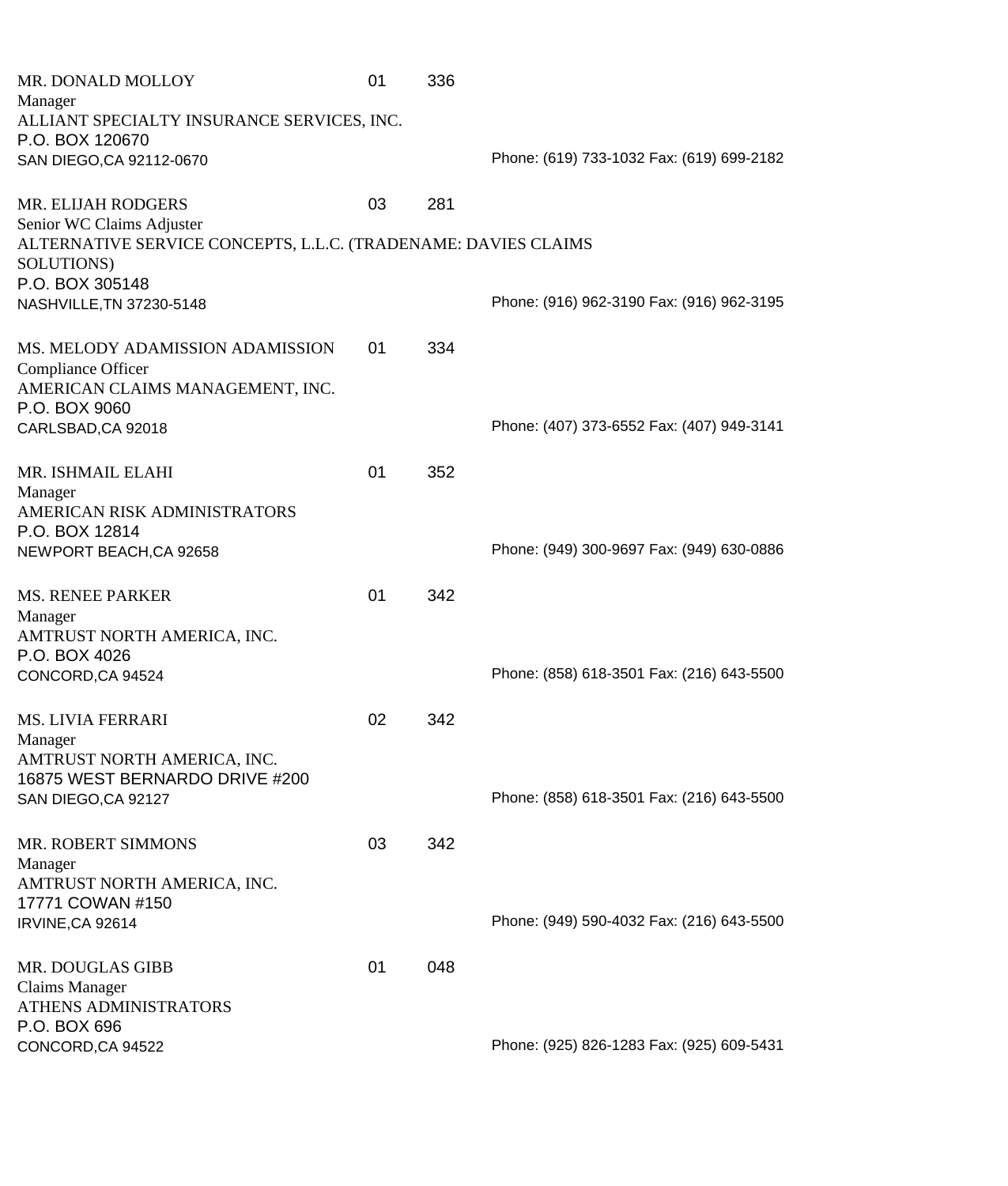| Manager                                                  | MR. DOUGLAS GIBB<br>ATHENS ADMINISTRATORS<br>750 THE CITY DRIVE SOUTH #350 | 02 | 048 | Phone: (925) 826-1283                     |
|----------------------------------------------------------|----------------------------------------------------------------------------|----|-----|-------------------------------------------|
| ORANGE, CA 92826                                         | MR. DOUGLAS GIBB                                                           | 03 | 048 |                                           |
| Manager                                                  | ATHENS ADMINISTRATORS<br>1765 CHALLENGE WAY<br>SACRAMENTO, CA 95815        |    |     | Phone: (925) 826-1283                     |
| Manager                                                  | MR. DOUGLAS GIBB<br>ATHENS ADMINISTRATORS<br>404 CAMINO DEL RIO SOUTH #550 | 04 | 048 |                                           |
|                                                          | SAN DIEGO, CA 92108                                                        |    |     | Phone: (925) 826-1283                     |
| Manager                                                  | MR. DOUGLAS GIBB<br>ATHENS ADMINISTRATORS<br>30401 AGOURA RD, STE 110      | 05 | 048 |                                           |
|                                                          | AGOURA HILLS, CA 91301                                                     |    |     | Phone: (925) 826-1283                     |
| MS. JAMIE GOFF<br><b>Claims Manager</b><br>PO BOX 619084 | <b>BETA HEALTHCARE GROUP</b><br>ROSEVILLE, CA 95661                        | 11 | 169 | Phone: (916) 266-5249 Fax: (916) 266-0314 |
| <b>MS. MAILE APAU</b>                                    |                                                                            | 87 | 012 |                                           |
| Manager<br>FOLSOM, CA 95630                              | BROADSPIRE SERVICES, INC.<br>950 IRON POINT RD #200                        |    |     | Phone: (916) 850-9040 Fax: (628) 203-5747 |
| <b>MAILE APAU</b>                                        |                                                                            | 90 | 012 |                                           |
| Manager                                                  | BROADSPIRE SERVICES, INC.<br>675 PLACENTIA AVE #350                        |    |     |                                           |
| <b>BREA, CA 92821</b>                                    |                                                                            |    |     | Phone: (916) 850-9040 Fax: (628) 203-5747 |
| <b>MAILE APAU</b><br><b>Claims Manager</b>               | BROADSPIRE SERVICES, INC.<br>5 RIVERPARK PLACE WEST #105                   | 93 | 012 |                                           |
| FRESNO, CA 93720                                         |                                                                            |    |     | Phone: (559) 451-3800 Fax: (628) 203-5747 |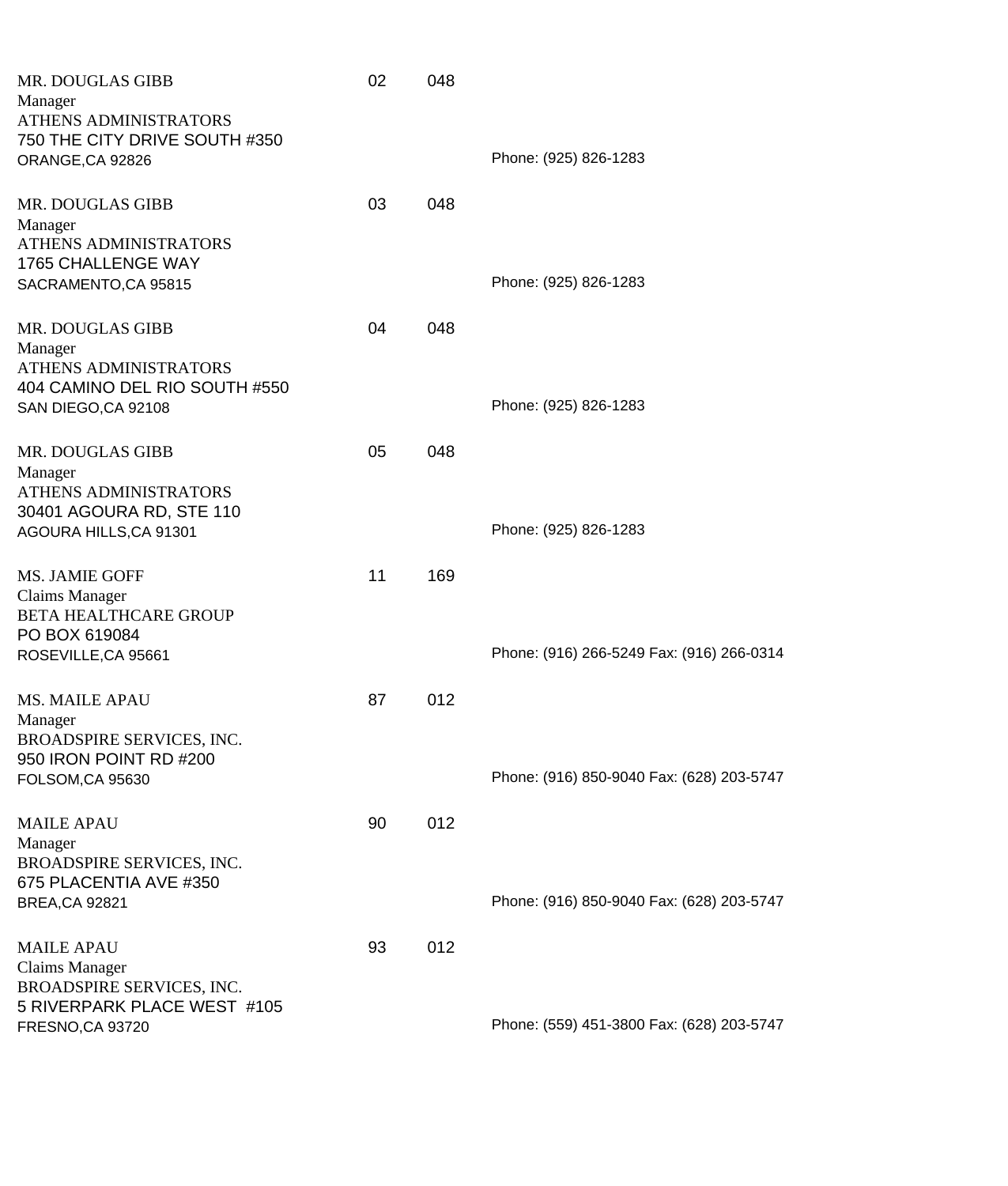| MS. SANDRA GUTIERREZ                                   | 01 | 335 |                                           |
|--------------------------------------------------------|----|-----|-------------------------------------------|
| Manager<br>CALIFORNIA CLAIMS MANAGEMENT SERVICES, INC. |    |     |                                           |
| 23001 HAWTHORNE BLVD. #205                             |    |     |                                           |
| TORRANCE, CA 90505                                     |    |     | Phone: (310) 793-5343 Fax: (310) 214-3095 |
|                                                        |    |     |                                           |
| <b>CINDY HEHNER</b>                                    | 05 | 142 |                                           |
| <b>Executive Director</b>                              |    |     |                                           |
| CALIFORNIA FAIR SERVICES AUTHORITY<br>P.O. BOX 15518   |    |     |                                           |
| SACRAMENTO, CA 95852                                   |    |     | Phone: (916) 263-6172 Fax: (916) 646-1238 |
|                                                        |    |     |                                           |
| <b>MS. SUSAN ALMADOVA</b>                              | 01 | 291 |                                           |
| Manager                                                |    |     |                                           |
| CANNON COCHRAN MANAGEMENT SERVICES, INC.               |    |     |                                           |
| 1800 SUTTER ST, STE 460<br>CONCORD, CA 94520-2594      |    |     | Phone: (702) 305-1789 Fax: (925) 685-0725 |
|                                                        |    |     |                                           |
| <b>MR. ANDY HOUGLAND</b>                               | 02 | 291 |                                           |
| Manager                                                |    |     |                                           |
| CANNON COCHRAN MANAGEMENT SERVICES, INC.               |    |     |                                           |
| 18881 VON KARMAN AVE, STE 600                          |    |     |                                           |
| IRVINE, CA 92612                                       |    |     | Phone: (949) 474-6527 Fax: (217) 444-2775 |
| MS. JENNIFER WILLIAMSON                                | 01 | 345 |                                           |
| Manager                                                |    |     |                                           |
| <b>CARL WARREN &amp; COMPANY</b>                       |    |     |                                           |
| P.O. BOX 25180                                         |    |     |                                           |
| SANTA ANA, CA 92799                                    |    |     | Phone: (657) 622-4224                     |
| MR. ERIK LORD                                          | 01 | 362 |                                           |
| Manager                                                |    |     |                                           |
| CERVUS CLAIM SOLUTIONS, LLC                            |    |     |                                           |
| P.O. BOX 14472 C/O THE HARTFORD                        |    |     |                                           |
| LEXINGTON, KY 40512                                    |    |     | Phone: (407) 562-3601 Fax: (860) 947-3733 |
| MS. ADRIAN A. DAVEY                                    | 02 | 362 |                                           |
| Manager                                                |    |     |                                           |
| CERVUS CLAIM SOLUTIONS, LLC                            |    |     |                                           |
| P.O. BOX 14472 C/O THE HARTFORD                        |    |     |                                           |
| LEXINGTON, KY 40512                                    |    |     | Phone: (877) 469-9222 Fax: (888) 459-1629 |
|                                                        | 03 |     |                                           |
| <b>MS. MADELINE KERSWELL</b><br>Manager                |    | 362 |                                           |
| CERVUS CLAIM SOLUTIONS, LLC                            |    |     |                                           |
| P.O. BOX 14472 C/O THE HARTFORD                        |    |     |                                           |
| LEXINGTON, KY 40512                                    |    |     | Phone: (877) 469-9222 Fax: (888) 459-1629 |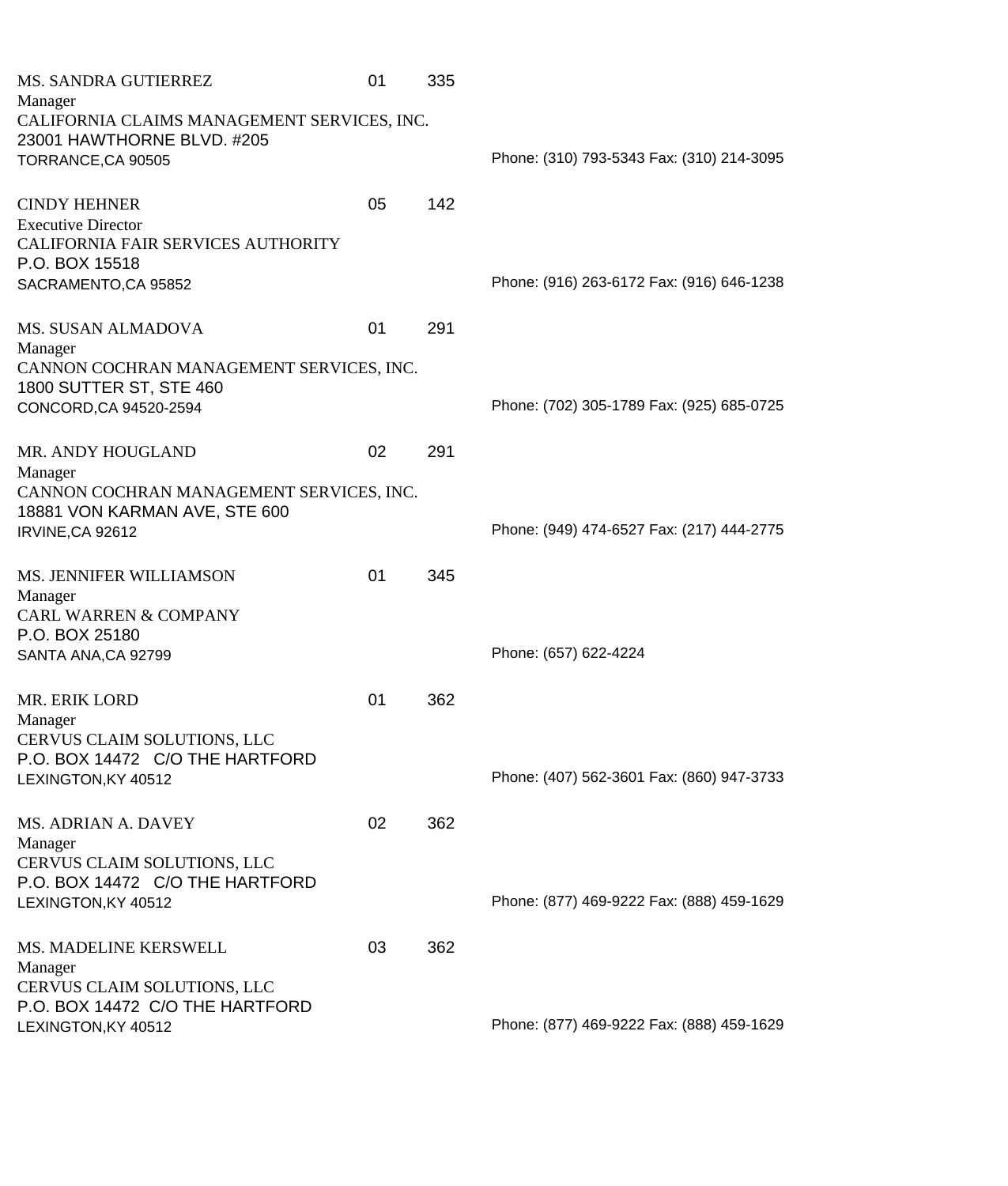| MR. ROBERT WERNER<br>Manager<br>CERVUS CLAIM SOLUTIONS, LLC<br>P.O. BOX 14472 C/O THE HARTFORD<br>LEXINGTON, KY 40512    | 04 | 362 | Phone: (877) 469-9222 Fax: (888) 459-1629         |
|--------------------------------------------------------------------------------------------------------------------------|----|-----|---------------------------------------------------|
| MS. ANTOINETTE SMITH<br>Vice President<br>CHARLES TAYLOR, TPA<br>P.O. BOX 6000                                           | 10 | 151 |                                                   |
| LAKEWOOD, CA 90714                                                                                                       |    |     | Phone: (562) 273-4970 Fax: (562) 425-7269         |
| MR. JOSEPH A. GARCIA<br>Manager<br>CLAIMQUEST, INC.<br>675 BREA CANYON RD, STE 4                                         | 01 | 271 |                                                   |
| WALNUT, CA 91789-3065                                                                                                    |    |     | Phone: (909) 594-9400 ext 110 Fax: (909) 594-5544 |
| <b>MS. SHARI GRAPES</b><br>Manager<br>CNA CLAIMPLUS, INC.<br>151 N. FRANKLIN STREET, 15TH FLOOR<br>CHICAGO, IL 60606     | 01 | 292 | Phone: (714) 674-5817                             |
| <b>MS. SHARI GRAPES</b><br>Manager<br>CNA CLAIMPLUS, INC.<br>151 N. FRANKLIN ST., 15TH FL ATTN: DANIEL                   | 02 | 292 |                                                   |
| <b>MILHIZER</b><br>CHICAGO, IL 60606                                                                                     |    |     | Phone: (714) 674-5817                             |
| <b>MS. MARGARET MCKEOWN</b><br>Manager<br><b>CONSTITUTION STATE SERVICES LLC</b><br>P.O. BOX 660055                      | 01 | 254 |                                                   |
| DALLAS, TX 75266-0055                                                                                                    |    |     | Phone: (925) 945-4381 Fax: (866) 871-9205         |
| <b>MS. STEPHANIE SCHILLER</b><br>Manager<br><b>CONSTITUTION STATE SERVICES LLC</b><br>21688 GATEWAY CENTER DR. #300      | 03 | 254 |                                                   |
| DIAMOND BAR, CA 91765-2451                                                                                               |    |     | Phone: (909) 612-3343 Fax: (877) 801-9677         |
| <b>MS. KATIE LAYNE</b><br>Director, Workers' Compensation<br>CONSTITUTION STATE SERVICES LLC<br>11090 WHITE ROCK RD #100 | 04 | 254 |                                                   |
| RANCHO CORDOVA, CA 95670-6001                                                                                            |    |     | Phone: (925) 944-3201 Fax: (866) 871-9205         |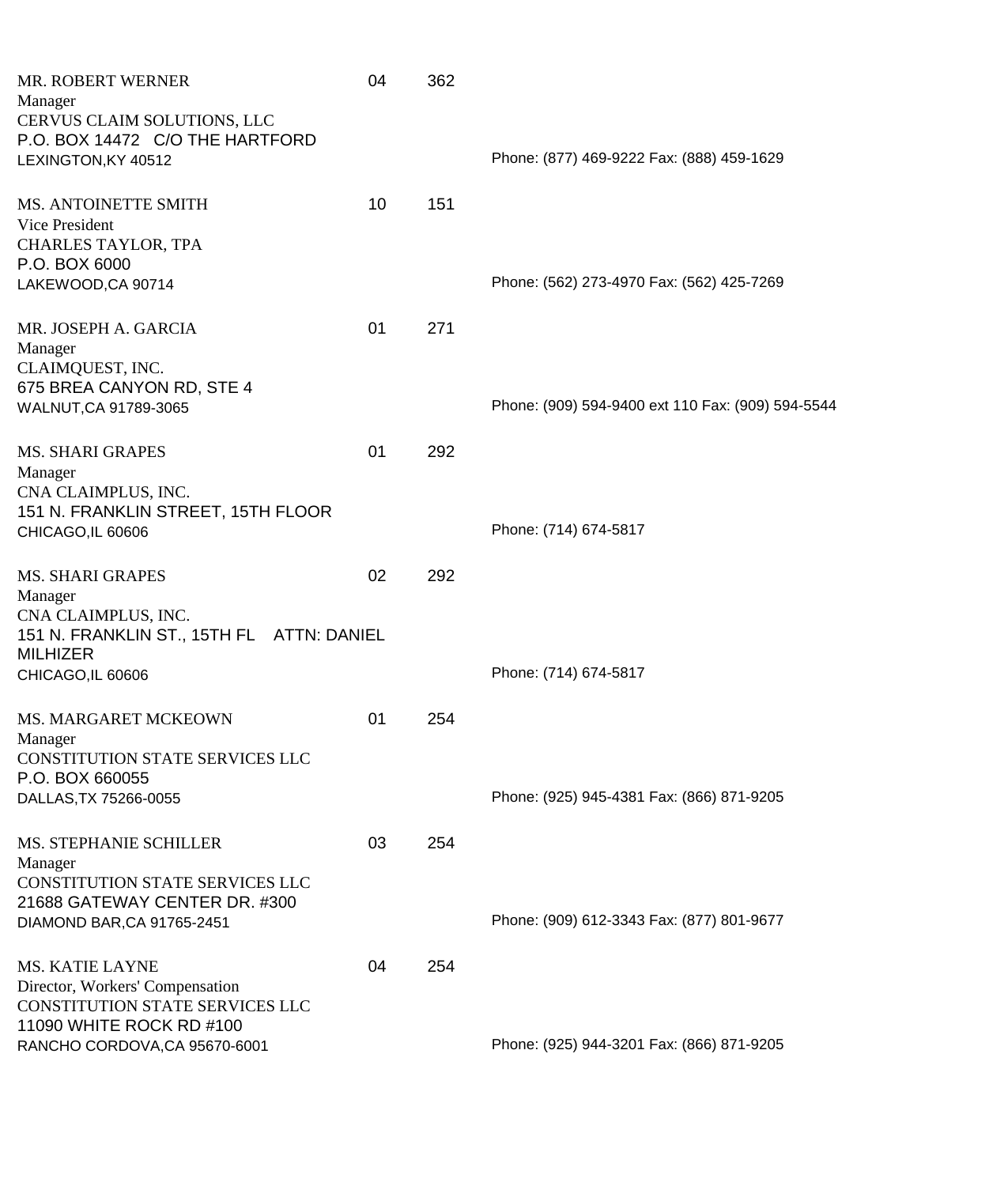| MS. KRISTINA MERRILL<br><b>Regional Claims Supervisor</b><br>CORVEL ENTERPRISE COMP, INC.<br>10750 4TH STREET, STE 100<br>RANCHO CUCAMONGA, CA 91730 | 02 | 316 | Phone: (909) 257-3718 Fax: (866) 402-1160         |
|------------------------------------------------------------------------------------------------------------------------------------------------------|----|-----|---------------------------------------------------|
| <b>TRACY SWENSON</b><br><b>Claims Manager</b><br>CORVEL ENTERPRISE COMP, INC.<br>1180 IRON POINT WAY #300                                            | 05 | 316 | Phone: (916) 605-3813 Fax: (866) 587-2074         |
| FOLSOM, CA 95630<br>MR. JASON JACOBS                                                                                                                 | 10 | 316 |                                                   |
| Manager<br>CORVEL ENTERPRISE COMP, INC.<br>2999 DOUGLAS BLVD. STE 275<br>ROSEVILLE, CA 95661                                                         |    |     | Phone: (916) 605-3813 Fax: (866) 587-2074         |
| <b>MS. JESSICA RAMIREZ</b><br>Manager<br>COTTINGHAM & BUTLER CLAIMS SERVICES, INC.                                                                   | 01 | 350 |                                                   |
| P.O. BOX 28<br>DUBUQUE, IA 52004-0028                                                                                                                |    |     | Phone: (563) 585-8840 Fax: (563) 855-7189         |
| <b>MS. AIMEE CORDIER</b><br>Manager<br>ELITE CLAIMS MANAGEMENT, INC.                                                                                 | 01 | 361 |                                                   |
| P.O. BOX 893<br>TEMECULA, CA 92593-0893                                                                                                              |    |     | Phone: (951) 676-3850 ext 107 Fax: (951) 676-3840 |
| MR. MICHAEL WOOD<br>Manager<br>ESIS, INC.                                                                                                            | 01 | 005 |                                                   |
| 2603 CAMINO RAMON, STE 300<br>SAN RAMON, CA 94583                                                                                                    |    |     | Phone: (510) 790-8733 Fax: (800) 336-0570         |
| <b>MS. WAHWAH THEIN</b><br><b>Claims Vice President</b><br>ESIS, INC.                                                                                | 21 | 005 |                                                   |
| 9200 OAKDALE AVE, 8TH FLOOR<br>CHATSWORTH, CA 91311                                                                                                  |    |     | Phone: (818) 425-3547 Fax: (800) 336-0570         |
| MR. MICHAEL WOOD<br>Regional Executive<br>ESIS, INC.                                                                                                 | 37 | 005 |                                                   |
| 455 MARKET ST, STE 1400<br>SAN FRANCISCO, CA 94105-2462                                                                                              |    |     | Phone: (510) 790-8733 Fax: (800) 336-0570         |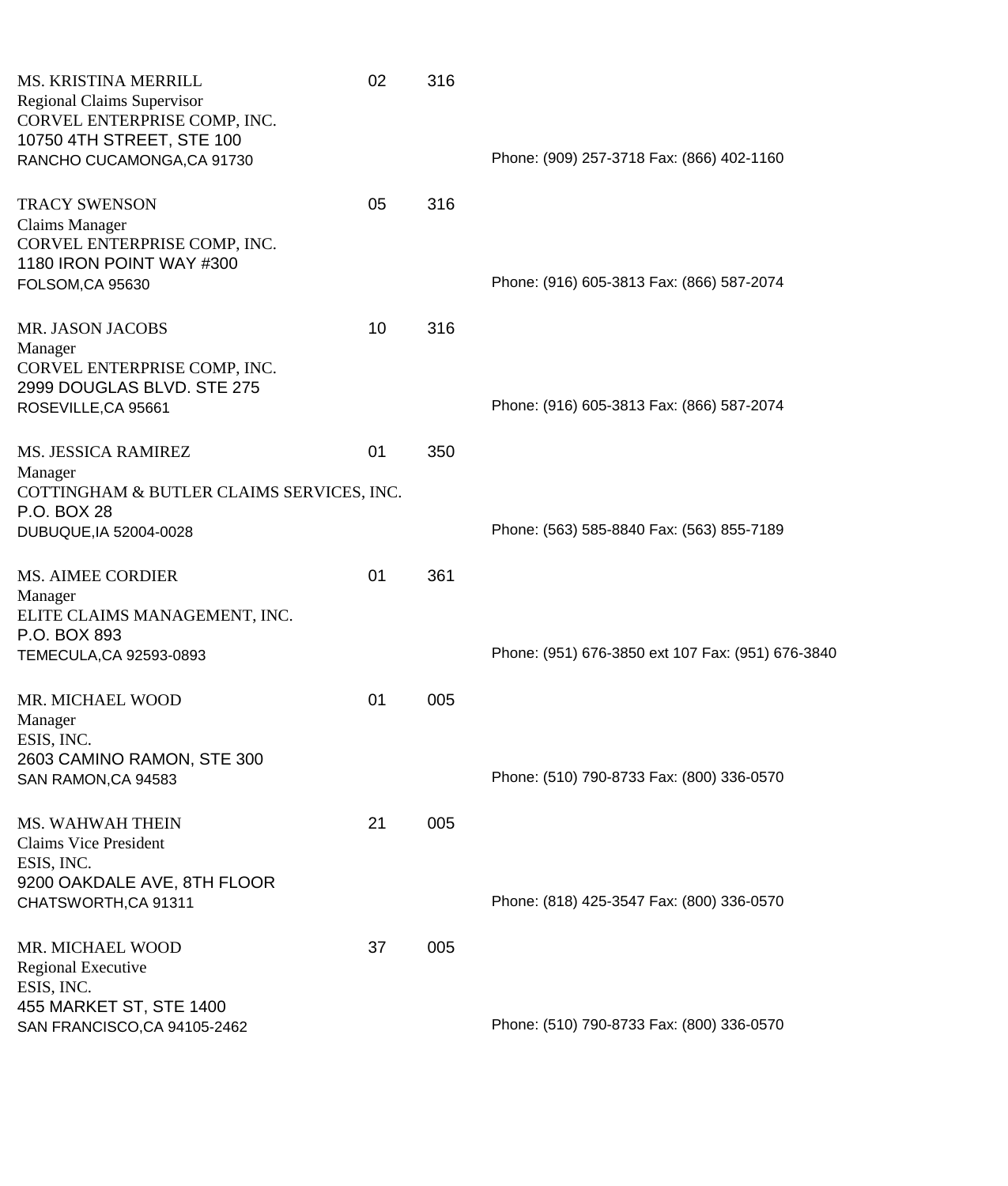| MR. MICHAEL WOOD<br><b>Claims Vice President</b><br>ESIS, INC.                      | 38 | 005 |                                           |
|-------------------------------------------------------------------------------------|----|-----|-------------------------------------------|
| 39300 CIVIC CENTER DRIVE, STE 290<br>FREMONT, CA 94538-2337                         |    |     | Phone: (510) 790-8733 Fax: (800) 336-0570 |
| <b>MS. WAHWAH THEIN</b><br>Manager                                                  | 58 | 005 |                                           |
| ESIS, INC.<br>9200 OAKDALE AVE, 8TH FLOOR<br>CHATSWORTH, CA 91311                   |    |     | Phone: (818) 425-3547 Fax: (800) 336-0570 |
| <b>MS. STACY MARLOW</b><br>Manager                                                  | 01 | 358 |                                           |
| FINISH LINE SELF INSURANCE GROUP, INC<br>4961 KATELLA AVE<br>LOS ALAMITOS, CA 90720 |    |     | Phone: (714) 820-2743 Fax: (714) 820-2813 |
| MS. JENNIFER PASQUARELLO                                                            | 01 | 025 |                                           |
| Manager<br>GALLAGHER BASSETT SERVICES INC.<br>PO BOX 2934                           |    |     |                                           |
| CLINTON, IA 52733-2934                                                              |    |     | Phone: (916) 403-1614 Fax: (866) 436-8786 |
| <b>MS. CATHY LARA</b><br>Manager                                                    | 02 | 025 |                                           |
| GALLAGHER BASSETT SERVICES INC.<br>PO BOX 2934<br>CLINTON, IA 52733-2934            |    |     | Phone: (714) 923-9890 Fax: (714) 923-9818 |
| MR. KELLY CASTANON                                                                  | 04 | 025 |                                           |
| Manager<br>GALLAGHER BASSETT SERVICES INC.<br>PO BOX 2934                           |    |     |                                           |
| CLINTON, IA 52733-2934                                                              |    |     | Phone: (909) 581-1919 Fax: (909) 581-1996 |
| MR. TODD LUDEMAN<br>Manager<br>GALLAGHER BASSETT SERVICES INC.                      | 05 | 025 |                                           |
| PO BOX 2934<br>CLINTON, IA 52733-2934                                               |    |     | Phone: (866) 855-0230 Fax: (951) 279-6632 |
| <b>MS. CATHY LARA</b><br>Manager                                                    | 06 | 025 |                                           |
| GALLAGHER BASSETT SERVICES INC.<br>PO BOX 2934                                      |    |     | Phone: (818) 746-9925 Fax: (818) 880-4213 |
| CLINTON, IA 52733-2934                                                              |    |     |                                           |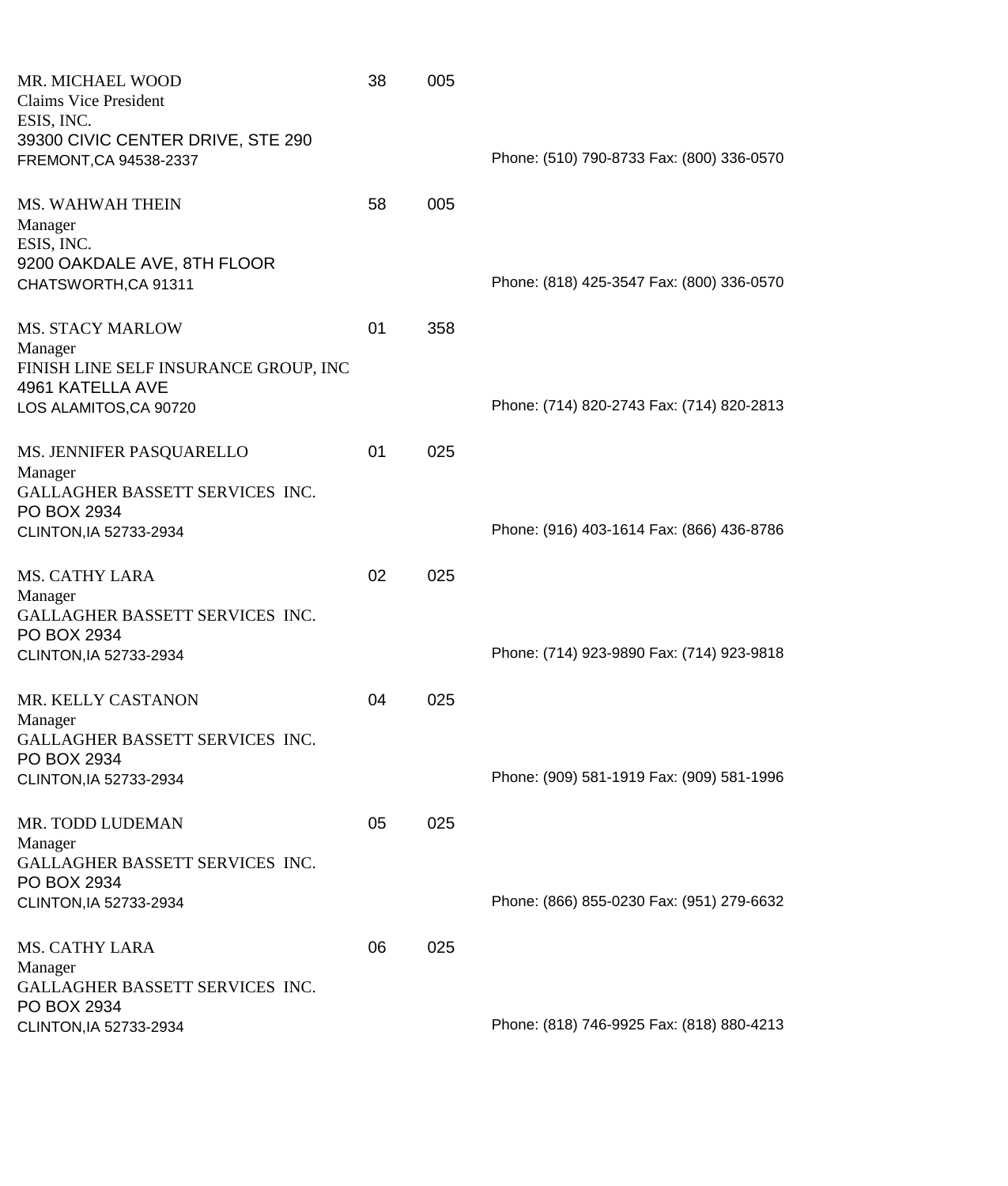| <b>MS. CASANDRA HOYER</b><br><b>Branch Manager</b>                     | 11 | 025 |                                                    |
|------------------------------------------------------------------------|----|-----|----------------------------------------------------|
| GALLAGHER BASSETT SERVICES INC.<br>PO BOX 2934                         |    |     |                                                    |
| CLINTON, IA 52733-2934                                                 |    |     | Phone: (916) 929-7581 Fax: (916) 929-3791          |
| <b>MS. KIMBERLY GERBER</b>                                             | 13 | 025 |                                                    |
| Claims Manager<br>GALLAGHER BASSETT SERVICES INC.<br>PO BOX 2934       |    |     |                                                    |
| CLINTON, IA 52733-2934                                                 |    |     | Phone: (949) 349-9680                              |
| <b>MS. KIMBERLY GERBER</b>                                             | 36 | 025 |                                                    |
| Manager<br>GALLAGHER BASSETT SERVICES INC.                             |    |     |                                                    |
| PO BOX 2934<br>CLINTON, IA 52733-2934                                  |    |     | Phone: (949) 349-3680                              |
| MR. BRIAN SCHEUER                                                      | 01 | 333 |                                                    |
| Manager<br>HARTFORD CASUALTY INSURANCE COMPANY                         |    |     |                                                    |
| P.O. BOX 14472<br>LEXINGTON, KY 40512                                  |    |     | Phone: (916) 294-1728 Fax: (866) 926-5129          |
| <b>MS. LAURA GREGORY</b>                                               | 01 | 347 |                                                    |
| <b>Acting Branch Manager</b><br>HAZELRIGG CLAIMS MANAGEMENT SERVICES   |    |     |                                                    |
| 15345 FAIRFIELD RANCH RD #250                                          |    |     |                                                    |
| CHINO HILLS, CA 91709                                                  |    |     | Phone: (562) 495-6600 ext 1412 Fax: (909) 570-2341 |
| <b>MS. IMELDA CANOVAS</b><br>Manager                                   | 02 | 347 |                                                    |
| HAZELRIGG CLAIMS MANAGEMENT SERVICES<br>1000 BROADWAY #405             |    |     |                                                    |
| OAKLAND, CA 94612                                                      |    |     | Phone: (510) 817-0930 Fax: (866) 548-1521          |
| <b>MS. DEBBIE ORTIZ</b>                                                | 34 | 086 |                                                    |
| <b>Regional Operations Manager</b><br>HELMSMAN MANAGEMENT SERVICES LLC |    |     |                                                    |
| P.O. BOX 779008<br>ROCKLIN, CA 95777                                   |    |     | Phone: (916) 621-1118 Fax: (916) 334-9143          |
| <b>MS. BARBIE TURNER</b>                                               | 35 | 086 |                                                    |
| Manager<br>HELMSMAN MANAGEMENT SERVICES LLC                            |    |     |                                                    |
| 790 THE CITY DRIVE #200<br>ORANGE, CA 92868                            |    |     | Phone: (714) 922-4960 Fax: (603) 334-8532          |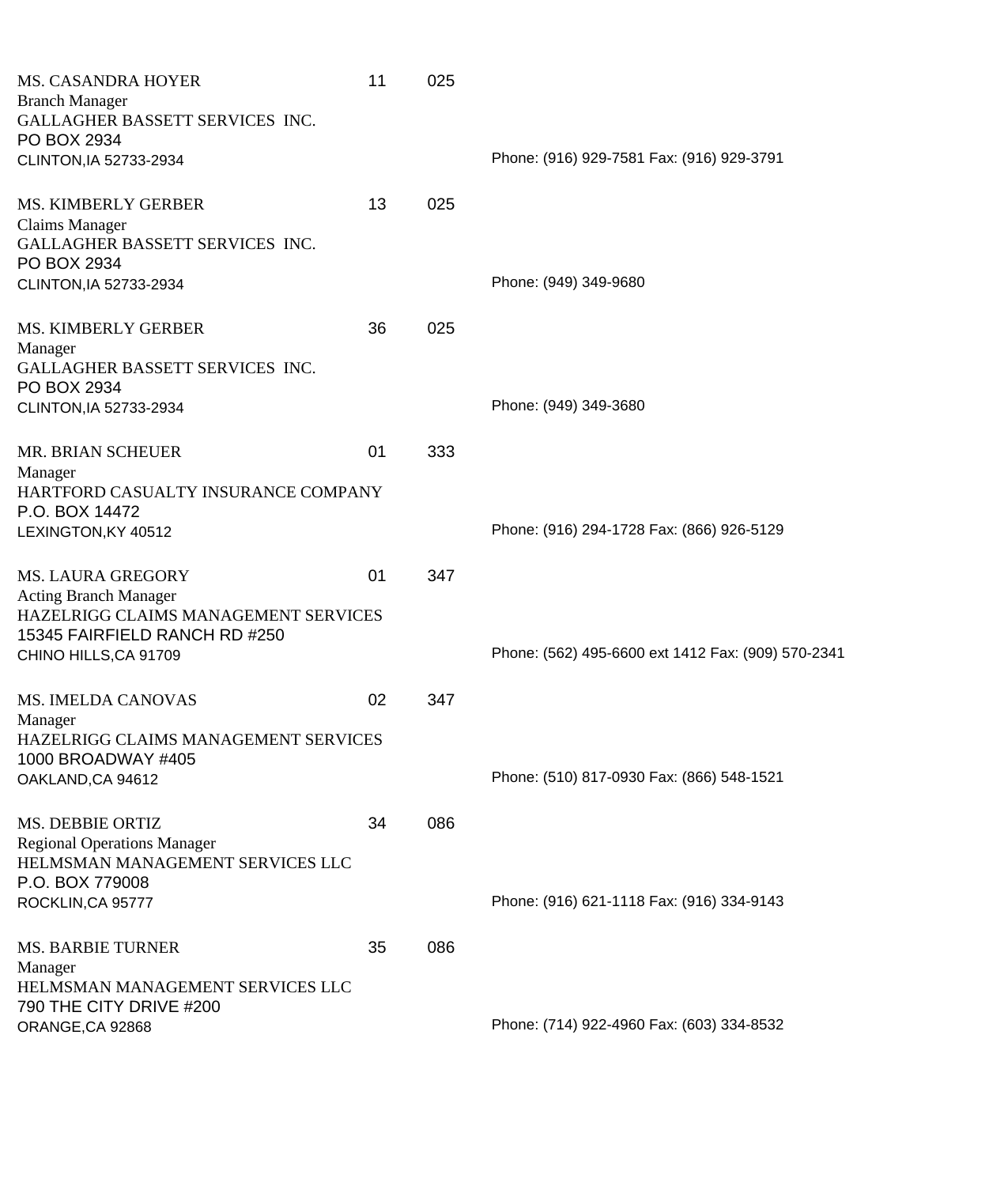| MR. CARL F. HUTCHISON                       | 01 | 265 |                                           |
|---------------------------------------------|----|-----|-------------------------------------------|
| Manager                                     |    |     |                                           |
| <b>HUTCH AND SON</b>                        |    |     |                                           |
| 4212 E LOS ANGELES AVE, #3177               |    |     |                                           |
| SIMI VALLEY, CA 93063-3308                  |    |     | Phone: (805) 577-1017 Fax: (805) 522-6742 |
|                                             |    |     |                                           |
| MR. GARY ARCHIBALD                          | 01 | 269 |                                           |
| <b>Division President</b>                   |    |     |                                           |
| <b>INNOVATIVE CLAIM SOLUTIONS</b>           |    |     |                                           |
| P.O. BOX 2070                               |    |     |                                           |
| RANCHO CORDOVA, CA 95741-2070               |    |     | Phone: (916) 852-8588 Fax: (916) 852-0642 |
|                                             |    |     |                                           |
|                                             | 02 |     |                                           |
| <b>MS. ANGELA ARGIROS</b>                   |    | 269 |                                           |
| <b>Division President</b>                   |    |     |                                           |
| <b>INNOVATIVE CLAIM SOLUTIONS</b>           |    |     |                                           |
| P.O. BOX 5128                               |    |     |                                           |
| SAN RAMON, CA 94583-5138                    |    |     | Phone: (925) 904-2402 Fax: (925) 327-8078 |
|                                             |    |     |                                           |
| <b>MS. KAREN CALLAHAN</b>                   | 01 | 239 |                                           |
| Manager                                     |    |     |                                           |
| INTERCARE HOLDINGS INSURANCE SERVICES, INC. |    |     |                                           |
| 6020 WEST OAKS BLVD., STE 100               |    |     |                                           |
| ROCKLIN, CA 95765                           |    |     | Phone: (916) 677-2517 Fax: (916) 781-5793 |
|                                             |    |     |                                           |
| MR. ERNESTO ACOSTA                          | 05 | 239 |                                           |
| Manager                                     |    |     |                                           |
| INTERCARE HOLDINGS INSURANCE SERVICES, INC. |    |     |                                           |
| P.O. BOX 14243                              |    |     |                                           |
| ORANGE, CA 92863-1243                       |    |     | Phone: (818) 459-8290 Fax: (626) 304-1249 |
|                                             |    |     |                                           |
| MR. ERNESTO ACOSTA                          | 06 | 239 |                                           |
| Manager                                     |    |     |                                           |
| INTERCARE HOLDINGS INSURANCE SERVICES, INC. |    |     |                                           |
| 700 N. CENTRAL AVE STE 800                  |    |     |                                           |
|                                             |    |     |                                           |
| GLENDALE, CA 91203                          |    |     | Phone: (818) 459-8290 Fax: (626) 304-1249 |
|                                             |    |     |                                           |
| MR. JEFF TRUSSLER                           | 07 | 239 |                                           |
| Manager                                     |    |     |                                           |
| INTERCARE HOLDINGS INSURANCE SERVICES, INC. |    |     |                                           |
| P.O. BOX 40009                              |    |     |                                           |
| FRESNO, CA 93755-0009                       |    |     | Phone: (559) 447-1029 Fax: (559) 446-0671 |
|                                             |    |     |                                           |
| MS. KAREN CALLAHAN                          | 09 | 239 |                                           |
| Manager                                     |    |     |                                           |
| INTERCARE HOLDINGS INSURANCE SERVICES, INC. |    |     |                                           |
| <b>76 STEPHANIE DRIVE</b>                   |    |     |                                           |
| SALINAS, CA 93901                           |    |     | Phone: (916) 677-2517 Fax: (916) 781-5793 |
|                                             |    |     |                                           |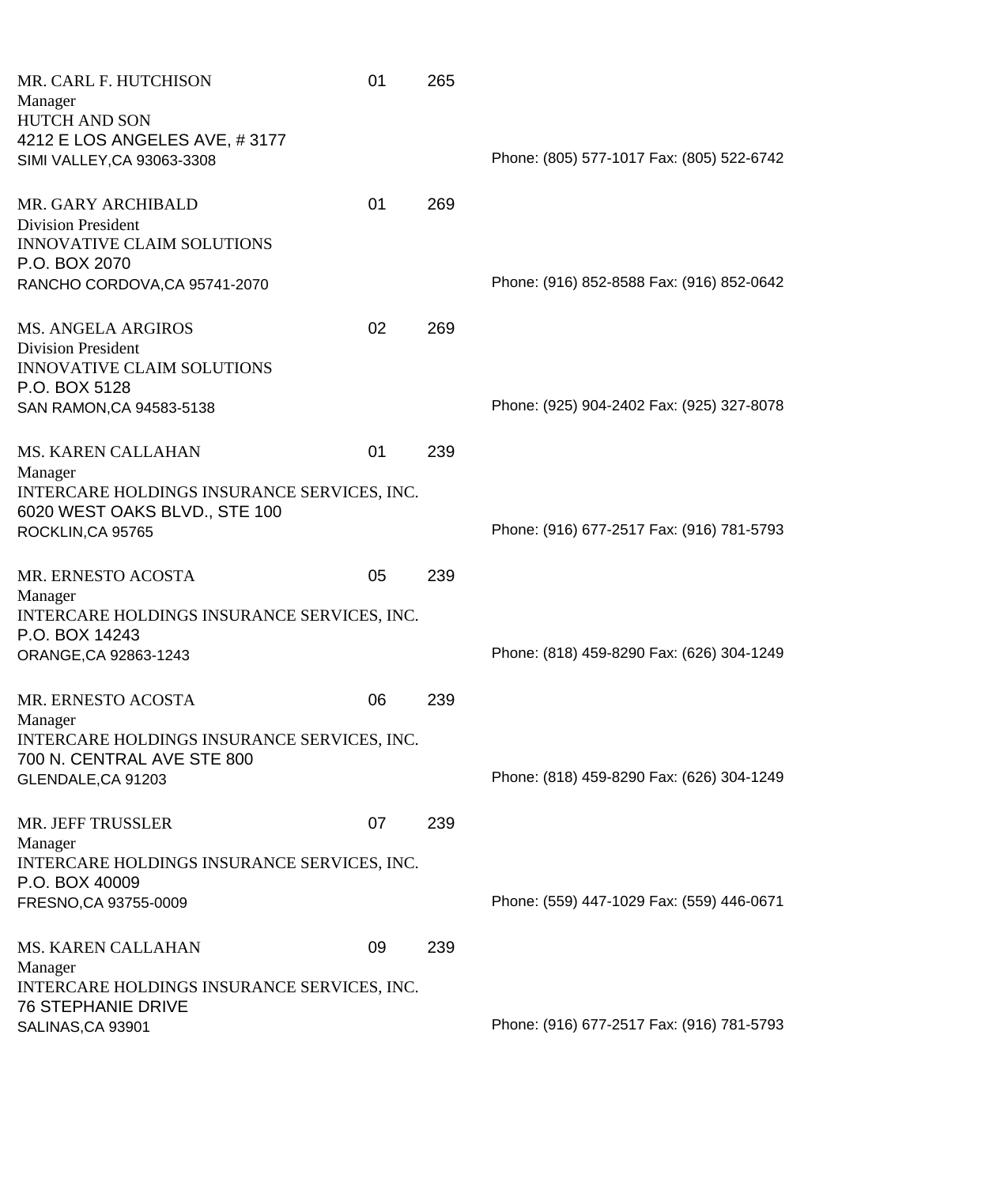| MS. ANGELA SORRENTINO<br>Manager<br>JT2 INTEGRATED RESOURCES<br>PO BOX 70410                                                | 05 | 197 |                                                    |
|-----------------------------------------------------------------------------------------------------------------------------|----|-----|----------------------------------------------------|
| OAKLAND, CA 94612-0410                                                                                                      |    |     | Phone: (510) 844-3103 Fax: (925) 701-3732          |
| MR. WINSTON MCCATHAN<br><b>Claims Manager</b><br><b>KEENAN &amp; ASSOCIATES</b><br>P.O. BOX 4328<br>TORRANCE, CA 90510-3329 | 01 | 062 | Phone: (310) 212-0363 ext 3729 Fax: (310) 212-0345 |
| MR. GEORGE YBARRA<br><b>Claims Manager</b><br><b>KEENAN &amp; ASSOCIATES</b>                                                | 03 | 062 |                                                    |
| 4204 RIVERWALK PARKWAY #400<br>RIVERSIDE, CA 92505                                                                          |    |     | Phone: (951) 715-0190 ext 1102 Fax: (951) 788-8013 |
| MS. IVELISSE CAMARA<br><b>Claims Manager</b><br><b>KEENAN &amp; ASSOCIATES</b><br>1732 NORTH FIRST STREET #100              | 06 | 062 |                                                    |
| SAN JOSE, CA 95112                                                                                                          |    |     | Phone: (408) 441-0754 ext 6116 Fax: (408) 436-9306 |
| MR. CARLOS ROLDAN<br>Manager<br><b>KEENAN &amp; ASSOCIATES</b><br>P.O. BOX 2707                                             | 13 | 062 |                                                    |
| TORRANCE, CA 90509                                                                                                          |    |     | Phone: (916) 859-7160 ext 4101 Fax: (916) 859-7166 |
| <b>MS. PATRICE GRANT</b><br><b>Claims Manager</b><br><b>KEENAN &amp; ASSOCIATES</b><br>5776 STONERIDGE MALL RD, STE 130     | 14 | 062 |                                                    |
| PLEASANTON, CA 94588-2833                                                                                                   |    |     | Phone: (925) 225-0611 Fax: (925) 225-1280          |
| <b>MS. LISA DEARMORE</b><br>Claims Manager<br><b>KERN COUNTY</b><br>1115 TRUXTUN AVE, 4TH FLOOR                             | 01 | 355 |                                                    |
| BAKERSFIELD, CA 93301                                                                                                       |    |     | Phone: (661) 868-3808 Fax: (661) 868-3875          |
| MR. BRIAN ESPARZA<br>Manager<br>LWP CLAIMS SOLUTIONS, INC.<br>P.O. BOX 349016                                               | 01 | 152 |                                                    |
| SACRAMENTO, CA 95834                                                                                                        |    |     | Phone: (818) 245-1831 Fax: (408) 725-0395          |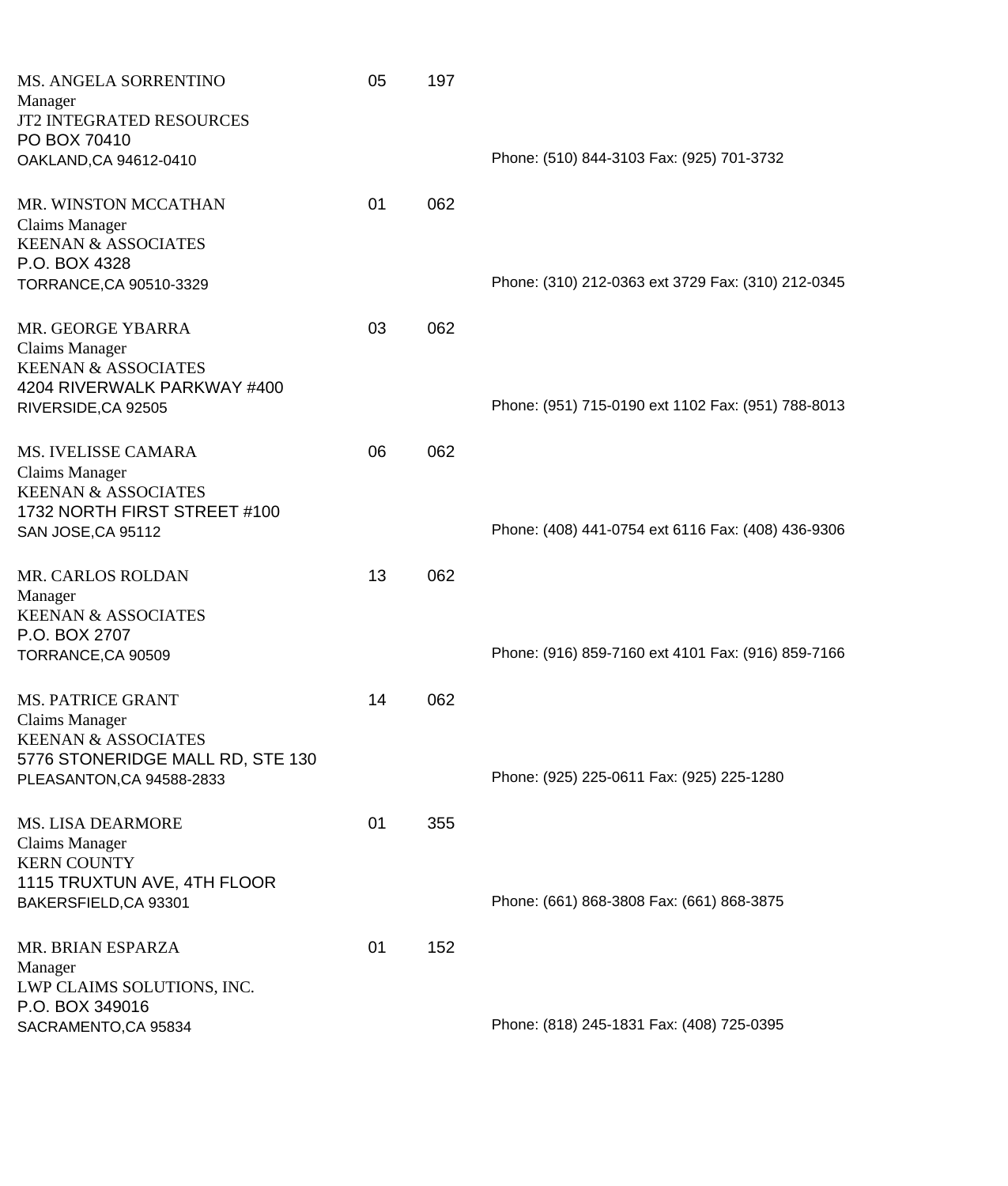| MR. BRIAN ESPARZA          | 02 | 152 |                                           |
|----------------------------|----|-----|-------------------------------------------|
| Manager                    |    |     |                                           |
| LWP CLAIMS SOLUTIONS, INC. |    |     |                                           |
| P.O. BOX 349016            |    |     |                                           |
| SACRAMENTO, CA 95834       |    |     | Phone: (818) 245-1831 Fax: (408) 725-0395 |
|                            |    |     |                                           |
| MR. BRIAN ESPARZA          | 04 | 152 |                                           |
| Manager                    |    |     |                                           |
| LWP CLAIMS SOLUTIONS, INC. |    |     |                                           |
| P.O. BOX 349016            |    |     |                                           |
| SACRAMENTO, CA 95834       |    |     | Phone: (818) 245-1831 Fax: (408) 725-0395 |
|                            |    |     |                                           |
| MR. BRIAN ESPARZA          | 05 | 152 |                                           |
| Manager                    |    |     |                                           |
|                            |    |     |                                           |
| LWP CLAIMS SOLUTIONS, INC. |    |     |                                           |
| P.O. BOX 349016            |    |     |                                           |
| SACRAMENTO, CA 95834       |    |     | Phone: (818) 245-1831 Fax: (408) 725-0395 |
| MR. BRIAN ESPARAZA         | 06 | 152 |                                           |
|                            |    |     |                                           |
| Manager                    |    |     |                                           |
| LWP CLAIMS SOLUTIONS, INC. |    |     |                                           |
| P.O. BOX 349016            |    |     |                                           |
| SACRAMENTO, CA 95834       |    |     | Phone: (916) 609-3609 Fax: (408) 725-0395 |
| MR. BRIAN ESPARZA          | 07 | 152 |                                           |
|                            |    |     |                                           |
| Manager                    |    |     |                                           |
| LWP CLAIMS SOLUTIONS, INC. |    |     |                                           |
| P.O. BOX 349016            |    |     |                                           |
| SACRAMENTO, CA 95834       |    |     | Phone: (818) 245-1831 Fax: (408) 725-0395 |
| MR. BRIAN ESPARZA          | 08 | 152 |                                           |
|                            |    |     |                                           |
| Manager                    |    |     |                                           |
| LWP CLAIMS SOLUTIONS, INC. |    |     |                                           |
| P.O. BOX 349016            |    |     |                                           |
| SACRAMENTO, CA 95834       |    |     | Phone: (818) 245-1831 Fax: (408) 725-0395 |
| MR. BRIAN ESPARZA          | 09 | 152 |                                           |
|                            |    |     |                                           |
| Manager                    |    |     |                                           |
| LWP CLAIMS SOLUTIONS, INC. |    |     |                                           |
| P.O. BOX 349016            |    |     |                                           |
| SACRAMENTO, CA 95834       |    |     | Phone: (818) 245-1831 Fax: (408) 725-0395 |
| MR. BRIAN ESPARZA          | 10 | 152 |                                           |
| Manager                    |    |     |                                           |
| LWP CLAIMS SOLUTIONS, INC. |    |     |                                           |
| PO BOX 349016              |    |     |                                           |
|                            |    |     | Phone: (916) 609-3612 Fax: (408) 725-0395 |
| SACRAMENTO, CA 95834       |    |     |                                           |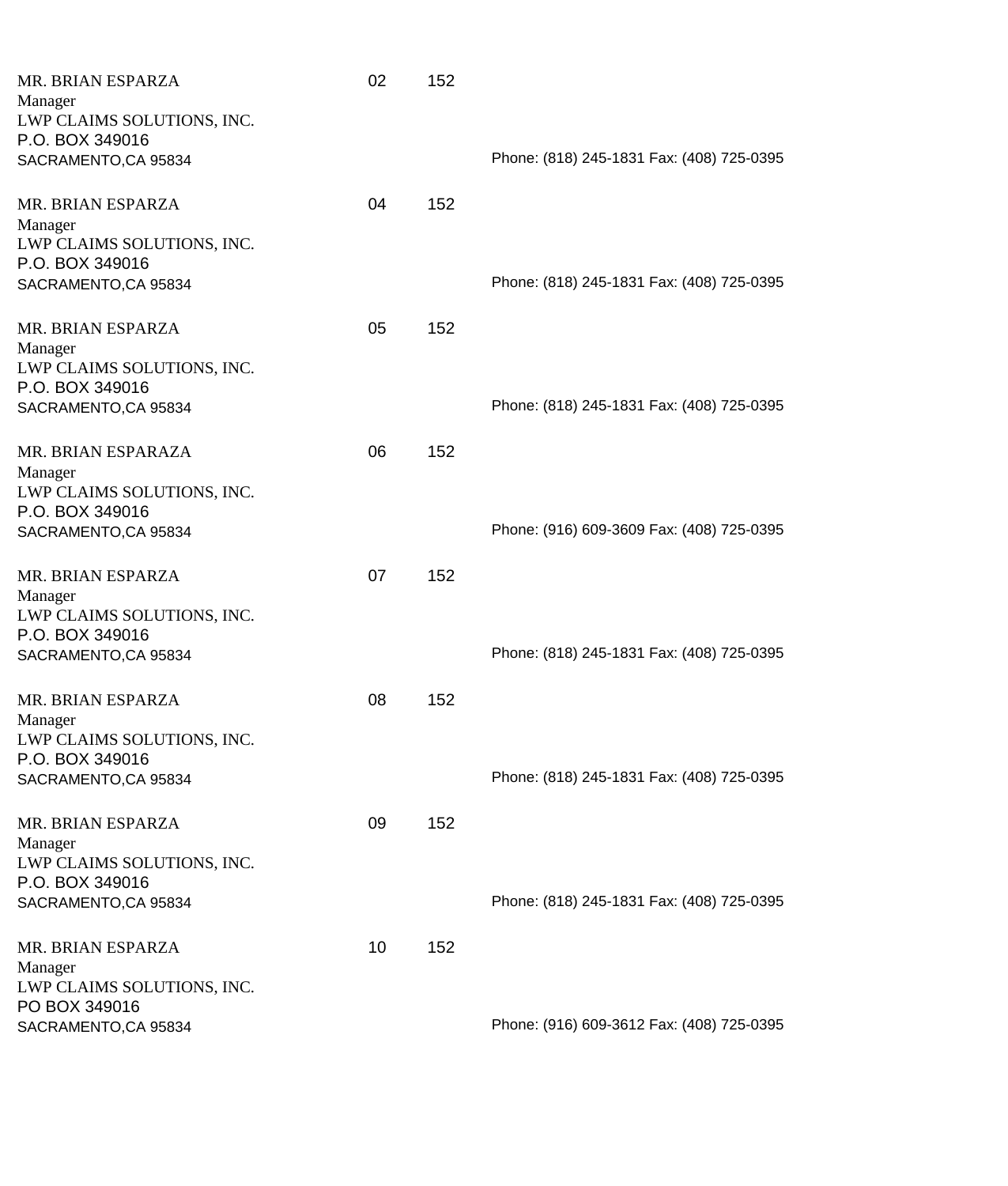| MR. BRIAN ESPARZA<br>Vice President<br>LWP CLAIMS SOLUTIONS, INC.<br>PO BOX 349016                    | 11              | 152 |                                           |
|-------------------------------------------------------------------------------------------------------|-----------------|-----|-------------------------------------------|
| SACRAMENTO, CA 95834                                                                                  |                 |     | Phone: (916) 609-3612 Fax: (408) 725-0395 |
| MR. BRIAN ESPARZA<br>Manager<br>LWP CLAIMS SOLUTIONS, INC.<br>P.O. BOX 349016<br>SACRAMENTO, CA 95834 | 12 <sup>2</sup> | 152 | Phone: (818) 245-1831 Fax: (408) 725-0395 |
| MR. BRIAN ESPARZA<br>Manager<br>LWP CLAIMS SOLUTIONS, INC.<br>P.O. BOX 349016                         | 13              | 152 |                                           |
| SACRAMENTO, CA 95834                                                                                  |                 |     | Phone: (818) 245-1831 Fax: (408) 725-0395 |
| MR. BRIAN ESPARZA<br>Manager<br>LWP CLAIMS SOLUTIONS, INC.<br>P.O. BOX 349016                         | 14              | 152 |                                           |
| SACRAMENTO, CA 95834                                                                                  |                 |     | Phone: (818) 245-1831 Fax: (408) 725-0395 |
| MR. BRIAN ESPARZA<br>Manager<br>LWP CLAIMS SOLUTIONS, INC.<br>P.O. BOX 349016<br>SACRAMENTO, CA 95834 | 15              | 152 | Phone: (818) 245-1831 Fax: (408) 725-0395 |
| MR. BRIAN ESPARZA<br>Manager<br>LWP CLAIMS SOLUTIONS, INC.                                            | 16              | 152 |                                           |
| P.O. BOX 349016<br>SACRAMENTO, CA 95833                                                               |                 |     | Phone: (818) 245-1831 Fax: (408) 725-0395 |
| MR. BRIAN ESPARZA<br>Manager<br>LWP CLAIMS SOLUTIONS, INC.<br>P.O. BOX 349016                         | 17              | 152 |                                           |
| SACRAMENTO, CA 95833                                                                                  |                 |     | Phone: (818) 245-1831 Fax: (408) 725-0395 |
| MR. BRIAN ESPARZA<br>Manager<br>LWP CLAIMS SOLUTIONS, INC.                                            | 18              | 152 |                                           |
| P.O. BOX 349016<br>SACRAMENTO, CA 95833                                                               |                 |     | Phone: (818) 245-1831 Fax: (408) 725-0395 |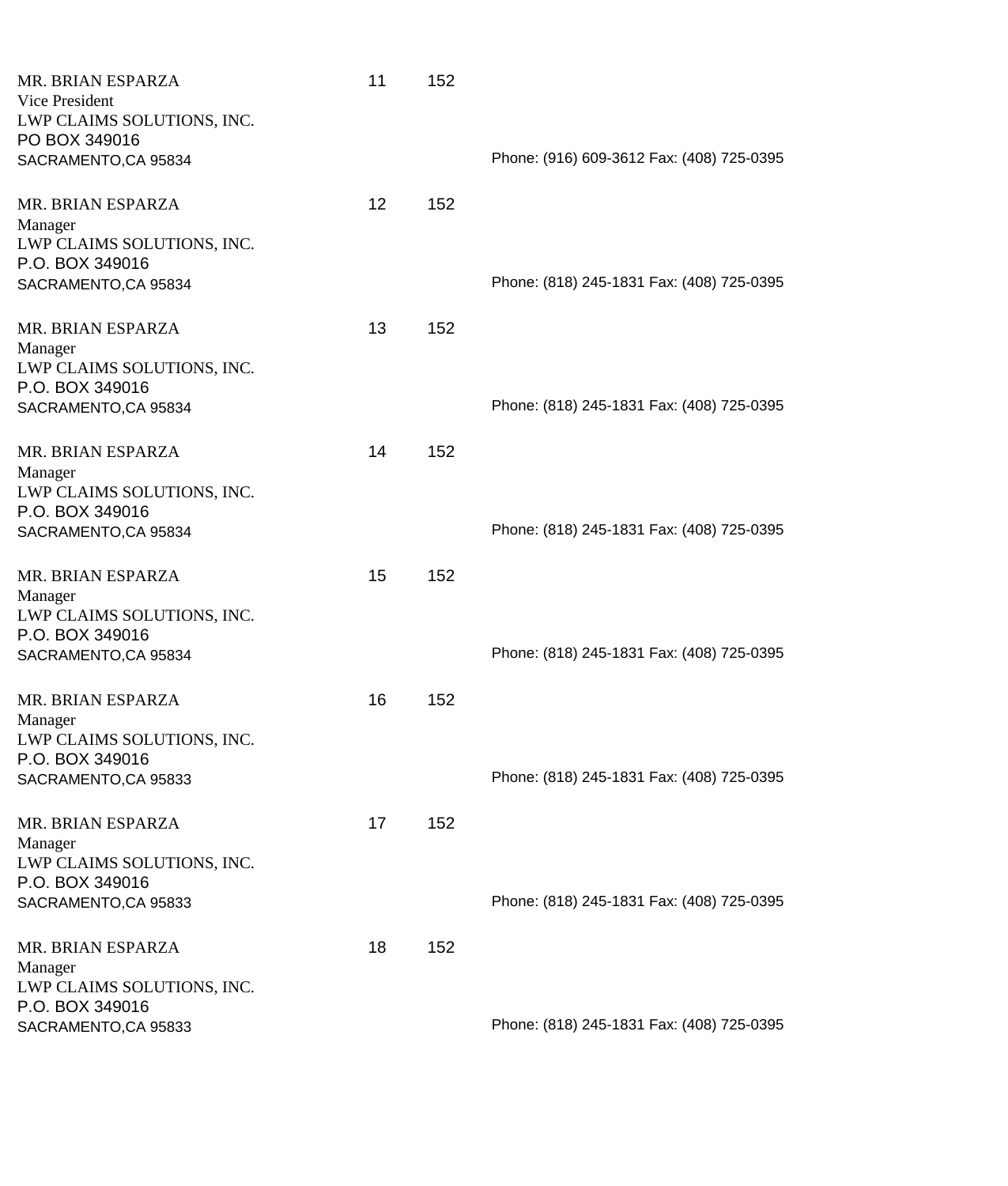| MR. BRIAN ESPARZA                                | 19 | 152 |                                           |
|--------------------------------------------------|----|-----|-------------------------------------------|
| Manager                                          |    |     |                                           |
| LWP CLAIMS SOLUTIONS, INC.                       |    |     |                                           |
| P.O. BOX 349016                                  |    |     |                                           |
| SACRAMENTO, CA 95833                             |    |     | Phone: (818) 245-1831 Fax: (408) 725-0395 |
|                                                  |    |     |                                           |
| MR. BRIAN ESPARZA                                | 20 | 152 |                                           |
| Manager                                          |    |     |                                           |
| LWP CLAIMS SOLUTIONS, INC.                       |    |     |                                           |
| P.O. BOX 349016                                  |    |     |                                           |
| SACRAMENTO, CA 95833                             |    |     | Phone: (818) 245-1831 Fax: (408) 725-0395 |
|                                                  |    |     |                                           |
| MR. BRIAN ESPARZA                                | 21 | 152 |                                           |
| Manager                                          |    |     |                                           |
| LWP CLAIMS SOLUTIONS, INC.                       |    |     |                                           |
| P.O. BOX 349016                                  |    |     |                                           |
| SACRAMENTO, CA 95833                             |    |     | Phone: (818) 245-1831 Fax: (408) 725-0395 |
|                                                  |    |     |                                           |
| MR. BRIAN ESPARZA                                | 22 | 152 |                                           |
| Manager                                          |    |     |                                           |
| LWP CLAIMS SOLUTIONS, INC.                       |    |     |                                           |
| P.O. BOX 349016                                  |    |     |                                           |
| SACRAMENTO, CA 95833                             |    |     | Phone: (818) 245-1831 Fax: (408) 725-0395 |
|                                                  |    |     |                                           |
| MR. BRIAN ESPARZA                                | 23 | 152 |                                           |
| Manager                                          |    |     |                                           |
| LWP CLAIMS SOLUTIONS, INC.                       |    |     |                                           |
| P.O. BOX 349016                                  |    |     |                                           |
| SACRAMENTO, CA 95833                             |    |     | Phone: (818) 245-1831 Fax: (408) 725-0395 |
|                                                  |    |     |                                           |
| MR. BRIAN ESPARZA                                | 24 | 152 |                                           |
| Manager                                          |    |     |                                           |
| LWP CLAIMS SOLUTIONS, INC.                       |    |     |                                           |
| P.O. BOX 349016                                  |    |     |                                           |
| SACRAMENTO, CA 95833                             |    |     | Phone: (818) 245-1831 Fax: (408) 725-0395 |
|                                                  |    |     |                                           |
| <b>MS. VICKY ALCARAZ</b>                         | 01 | 289 |                                           |
| Manager                                          |    |     |                                           |
| MILLENNIUM CORPORATE SOLUTIONS                   |    |     |                                           |
| 5530 TRABUCO RD                                  |    |     |                                           |
| IRVINE, CA 92620                                 |    |     | Phone: (949) 854-4500 Fax: (947) 679-7207 |
|                                                  |    |     |                                           |
| MR. RICARDO CORNEJO                              | 01 | 339 |                                           |
| Manager                                          |    |     |                                           |
| MITSUI SUMITOMO MARINE MANAGEMENT (U.S.A.), INC. |    |     |                                           |
| 777 SOUTH FIGUEROA STREET #3600                  |    |     |                                           |
| LOS ANGELES, CA 90017-5832                       |    |     | Phone: (818) 942-3945 Fax: (818) 760-3824 |
|                                                  |    |     |                                           |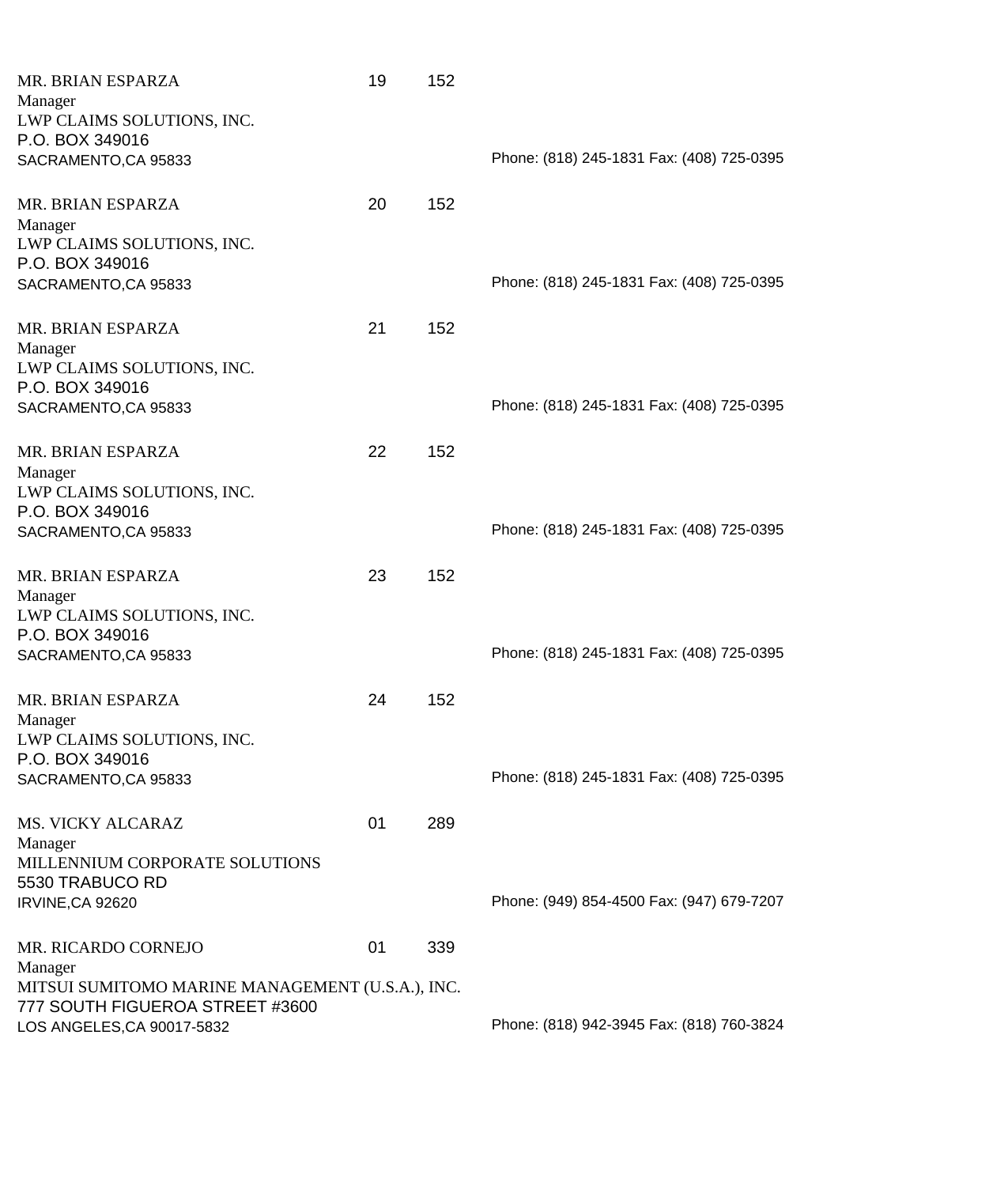| MS. BARBARA ESQUIVEL                  | 33 | 145 |                                                   |
|---------------------------------------|----|-----|---------------------------------------------------|
| Manager                               |    |     |                                                   |
| MUNICIPAL POOLING AUTHORITY           |    |     |                                                   |
| P.O. BOX 67                           |    |     |                                                   |
| WALNUT CREEK, CA 94597                |    |     | Phone: (925) 943-1100 Fax: (925) 946-4183         |
|                                       |    |     |                                                   |
| MS. ROSE DE LEON                      | 51 | 096 |                                                   |
| Manager                               |    |     |                                                   |
| MURPHY AND BEANE INC.                 |    |     |                                                   |
| 5901 GREEN VALLEY CIRCLE, STE 145     |    |     |                                                   |
| CULVER CITY, CA 90230-6950            |    |     | Phone: (310) 649-4470 ext 222 Fax: (310) 649-0209 |
|                                       |    |     |                                                   |
|                                       |    |     |                                                   |
| <b>MS. KAMI LINAN</b>                 | 17 | 171 |                                                   |
| <b>Workers Comp Claims Manager</b>    |    |     |                                                   |
| NORTH BAY SCHOOLS INSURANCE AUTHORITY |    |     |                                                   |
| 380A CHADBOURNE RD                    |    |     |                                                   |
| FAIRFIELD, CA 94534                   |    |     | Phone: (707) 428-0824 ext 110 Fax: (707) 428-1848 |
|                                       |    |     |                                                   |
| MR. WESTON RIFFLE                     | 01 | 351 |                                                   |
| Manager                               |    |     |                                                   |
| OAK RIVER INSURANCE COMPANY           |    |     |                                                   |
| P.O.BOX 881716                        |    |     |                                                   |
| SAN FRANCISCO, CA 92101               |    |     | Phone: (619) 686-8429 Fax: (415) 675-5469         |
|                                       |    |     |                                                   |
| MR. RANDY BUGG                        | 02 | 343 |                                                   |
| Manager                               |    |     |                                                   |
| PACIFIC CLAIMS MANAGEMENT             |    |     |                                                   |
| 7060 N. MARKS AVE #118                |    |     |                                                   |
| FRESNO, CA 93711                      |    |     | Phone: (559) 432-9400 Fax: (559) 558-4888         |
|                                       |    |     |                                                   |
| MR. DAVID HORNBACK                    | 01 | 363 |                                                   |
| Manager                               |    |     |                                                   |
| <b>PATRIOT RISK</b>                   |    |     |                                                   |
| 2415 CAMPUS DRIVE, STE 200            |    |     |                                                   |
| IRVINE, CA 92612                      |    |     | Phone: (949) 486-7900 Fax: (949) 486-7974         |
|                                       |    |     |                                                   |
| MS. PAULA E. TOWE                     | 01 | 218 |                                                   |
| Manager                               |    |     |                                                   |
| PEGASUS RISK MANAGEMENT, INC.         |    |     |                                                   |
| P.O. BOX 5038                         |    |     |                                                   |
| MODESTO, CA 95352                     |    |     | Phone: (209) 574-2800 Fax: (209) 574-2900         |
|                                       |    |     |                                                   |
|                                       |    |     |                                                   |
| MS. AMELIA M. MORENO-ROUX             | 01 | 364 |                                                   |
| Manager                               |    |     |                                                   |
| PMA MANAGEMENT CORP.                  |    |     |                                                   |
| 1430 BLUE OAKS BLVD., STE 275         |    |     | Phone: (916) 205-9321                             |
| ROSEVILLE, CA 95747                   |    |     |                                                   |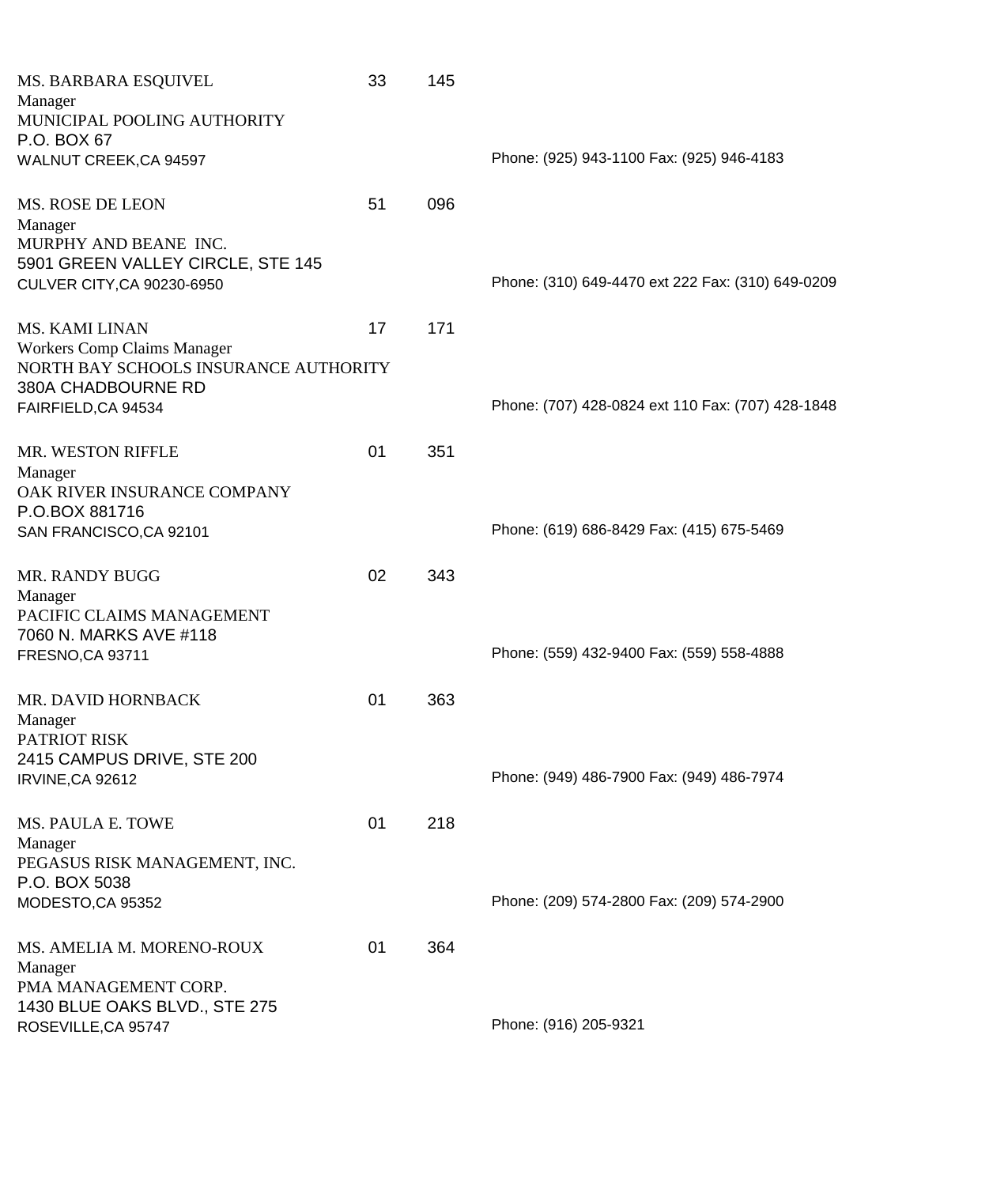| MS. KELLI VITALE<br><b>TPA CEO</b><br>PROFESSIONAL DYNAMICS INC<br>5170 GOLDEN HILLS PARKWAY                       | 01 | 365 |                                                   |
|--------------------------------------------------------------------------------------------------------------------|----|-----|---------------------------------------------------|
| EL DORADO HILLS, CA 95762                                                                                          |    |     | Phone: (916) 416-2305                             |
| <b>MR. RANDY RODELO</b><br><b>Claims Manager</b><br><b>RANCHO RISK SERVICES</b><br>17602 17TH STREET, STE, 102-161 | 01 | 348 |                                                   |
| <b>TUSTIN, CA 92780</b>                                                                                            |    |     | Phone: (626) 533-6796                             |
| <b>MS. AMY NORTHAM</b><br>Manager                                                                                  | 03 | 078 |                                                   |
| REDWOOD EMPIRE MUNICIPAL INSURANCE FUND (REMIF)**<br>414 W NAPA ST                                                 |    |     |                                                   |
| SONOMA, CA 95476-6519                                                                                              |    |     | Phone: (707) 938-2388 ext 120                     |
| <b>MR. CHRIS SPENCER</b><br>Manager                                                                                | 05 | 157 |                                                   |
| REDWOOD EMPIRE SCHOOLS INSURANCE GROUP<br>5760 SKYLANE BLVD., STE 100                                              |    |     |                                                   |
| WINDSOR, CA 95492                                                                                                  |    |     | Phone: (707) 836-0779 ext 114 Fax: (707) 836-9479 |
| MR. SAKO ARUTYUNYAN<br>Manager                                                                                     | 01 | 356 |                                                   |
| REVERENT INSURANCE SERVICES, INC.<br>4250 PENNSYLVANIA AVE, #203                                                   |    |     |                                                   |
| LA CRESCENTA, CA 91202                                                                                             |    |     | Phone: (818) 937-4105 Fax: (310) 747-5406         |
| <b>MS. BROOKE HURTADO</b><br>Manager                                                                               | 01 | 298 |                                                   |
| RISICO CLAIMS MANAGEMENT, INC.<br>P.O. BOX 9783                                                                    |    |     |                                                   |
| FRESNO, CA 93794-9783                                                                                              |    |     | Phone: (559) 271-3512 Fax: (559) 277-4961         |
| <b>MS. OPAL WEISER</b>                                                                                             | 01 | 156 |                                                   |
| Manager<br>SCHOOLS INSURANCE AUTHORITY                                                                             |    |     |                                                   |
| PO BOX 276710<br>SACRAMENTO, CA 95827-6710                                                                         |    |     | Phone: (916) 364-1281 Fax: (916) 362-2824         |
| MS. CANDACE MAIBES                                                                                                 | 01 | 011 |                                                   |
| Manager<br>SEDGWICK CLAIMS MANAGEMENT SERVICES, INC.<br>3330 DATA DRIVE #300                                       |    |     |                                                   |
| RANCHO CORDOVA, CA 95670                                                                                           |    |     | Phone: (916) 636-1530                             |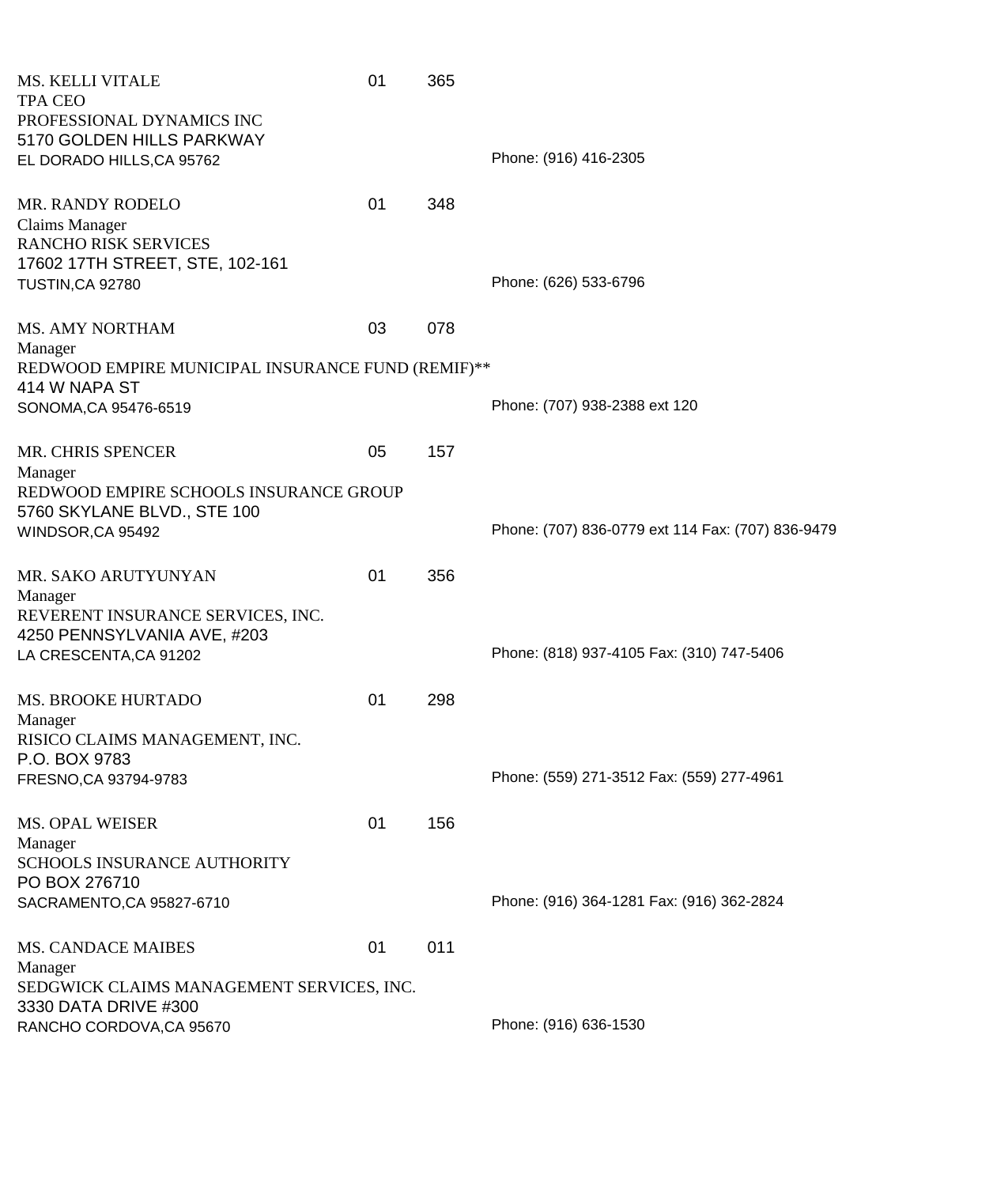| MS. SHARON BARTHOLOMEW                    | 03 | 011 |                                           |
|-------------------------------------------|----|-----|-------------------------------------------|
| Manager                                   |    |     |                                           |
| SEDGWICK CLAIMS MANAGEMENT SERVICES, INC. |    |     |                                           |
| 3230 E. IMPERIAL HIGHWAY #250             |    |     | Phone: (714) 572-4750 Fax: (859) 264-4062 |
| <b>BREA, CA 92821</b>                     |    |     |                                           |
| <b>MS. MARIE WOODWARD</b>                 | 05 | 011 |                                           |
| SEDGWICK CLAIMS MANAGEMENT SERVICES, INC. |    |     |                                           |
| 333 CITY BLVD WEST, STE 1500              |    |     |                                           |
| ORANGE, CA 92868                          |    |     | Phone: (657) 284-5428 Fax: (833) 875-6679 |
|                                           |    |     |                                           |
| <b>MS. ALICIA BADILLO</b>                 | 07 | 011 |                                           |
| Manager                                   |    |     |                                           |
| SEDGWICK CLAIMS MANAGEMENT SERVICES, INC. |    |     |                                           |
| 1450 IOWA AVE, STE 200                    |    |     | Phone: (951) 275-5400 Fax: (859) 280-4805 |
| RIVERSIDE, CA 92507-0508                  |    |     |                                           |
| <b>MS. DIANA TOSTE</b>                    | 08 | 011 |                                           |
| Director                                  |    |     |                                           |
| SEDGWICK CLAIMS MANAGEMENT SERVICES, INC. |    |     |                                           |
| P.O. BOX 14623                            |    |     |                                           |
| LEXINGTON, KY 40512-4623                  |    |     | Phone: (818) 265-3284 Fax: (818) 265-4115 |
|                                           |    |     |                                           |
| MR. JONATHAN BABBIDGE                     | 09 | 011 |                                           |
| Manager                                   |    |     |                                           |
| SEDGWICK CLAIMS MANAGEMENT SERVICES, INC. |    |     |                                           |
| 3760 KILROY AIRPORT WAY, STE 400          |    |     |                                           |
| LONG BEACH, CA 90806-2456                 |    |     | Phone: (562) 981-1701 Fax: (562) 981-1760 |
| <b>MR. BEN GARZA</b>                      | 10 | 011 |                                           |
| Director Claims                           |    |     |                                           |
| SEDGWICK CLAIMS MANAGEMENT SERVICES, INC. |    |     |                                           |
| 1101 CREEKSIDE RIDGE DR., STE 100         |    |     |                                           |
| ROSEVILLE, CA 95661                       |    |     | Phone: (916) 936-4424                     |
|                                           |    |     |                                           |
| MS. ALICIA MARQUEZ                        | 11 | 011 |                                           |
| Claims Assistant Manager - Litigation     |    |     |                                           |
| SEDGWICK CLAIMS MANAGEMENT SERVICES, INC. |    |     |                                           |
| P.O. BOX 51460                            |    |     |                                           |
| ONTARIO, CA 91761                         |    |     | Phone: (909) 477-5553 Fax: (909) 477-5579 |
| <b>MS. MIA PENSANTI</b>                   | 12 | 011 |                                           |
| Manager                                   |    |     |                                           |
| SEDGWICK CLAIMS MANAGEMENT SERVICES, INC. |    |     |                                           |
| 1612 WEST OLIVE AVE, STE 301              |    |     |                                           |
| BURBANK, CA 91502                         |    |     | Phone: (818) 222-3012 Fax: (844) 346-1322 |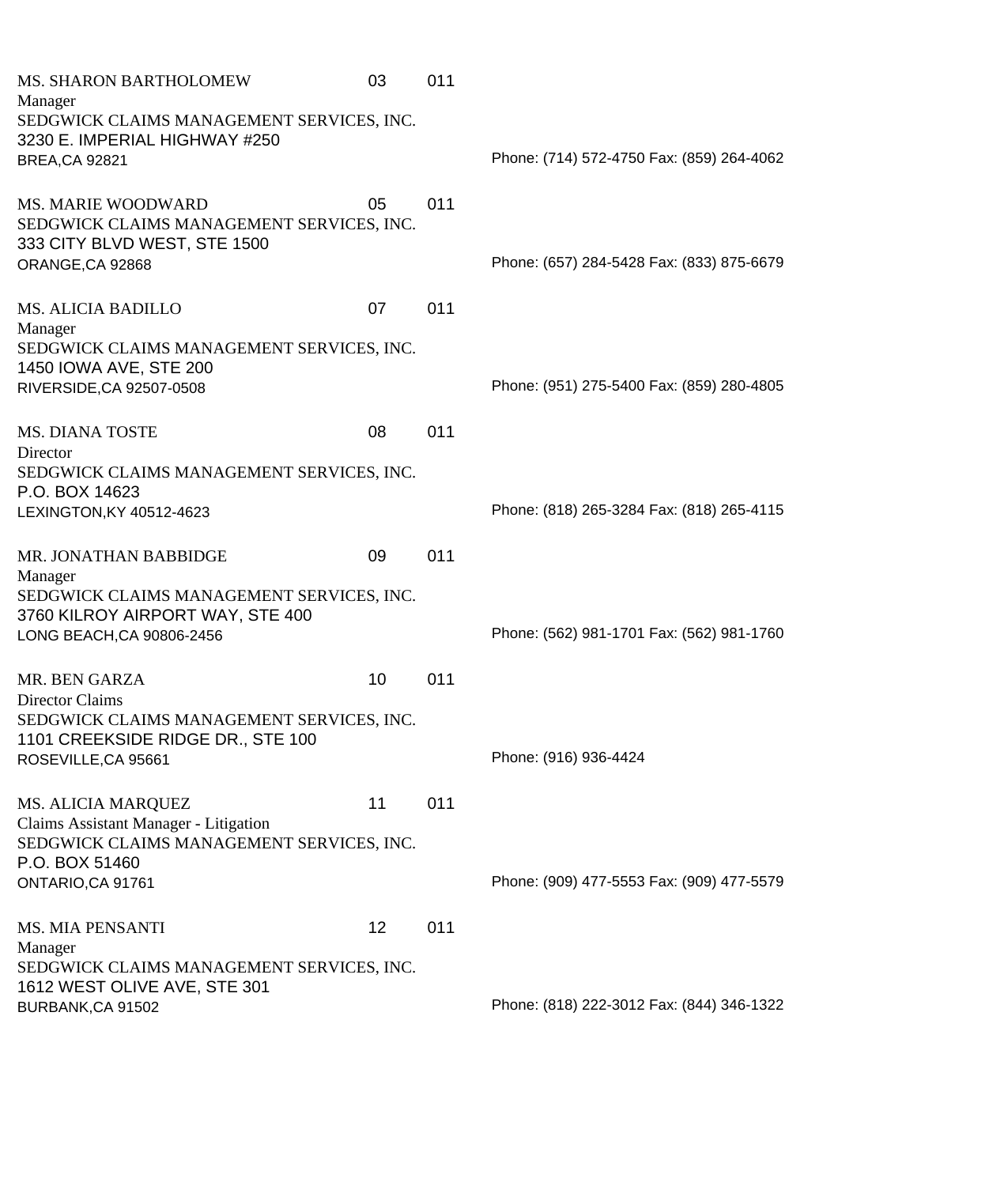| <b>MR. RICK MILLER</b>                                        | 13 | 011 |                                           |
|---------------------------------------------------------------|----|-----|-------------------------------------------|
| Manager                                                       |    |     |                                           |
| SEDGWICK CLAIMS MANAGEMENT SERVICES, INC.                     |    |     |                                           |
| 4234 HACIENDA DRIVE #200                                      |    |     |                                           |
| PLEASANTON, CA 94588                                          |    |     | Phone: (925) 988-1588 Fax: (925) 988-1180 |
|                                                               |    |     |                                           |
| MR. FERNANDO PLA                                              | 16 | 011 |                                           |
| Manager                                                       |    |     |                                           |
| SEDGWICK CLAIMS MANAGEMENT SERVICES, INC.                     |    |     |                                           |
| 3633 INLAND EMPIRE BOULEVARD #400                             |    |     |                                           |
| ONTARIO, CA 91764                                             |    |     | Phone: (909) 942-8912 Fax: (501) 221-6606 |
|                                                               |    |     |                                           |
|                                                               |    |     |                                           |
| MR. AVO DEUKMEJIAN                                            | 17 | 011 |                                           |
| Manager                                                       |    |     |                                           |
| SEDGWICK CLAIMS MANAGEMENT SERVICES, INC.                     |    |     |                                           |
| 2923 BRADLEY STREET                                           |    |     | Phone: (626) 463-6169 Fax: (626) 808-0395 |
| PASADENA, CA 91107                                            |    |     |                                           |
|                                                               |    |     |                                           |
| <b>MS. IRENE LARSEN</b>                                       | 18 | 011 |                                           |
| Manager                                                       |    |     |                                           |
| SEDGWICK CLAIMS MANAGEMENT SERVICES, INC.                     |    |     |                                           |
| P.O. BOX 11028                                                |    |     |                                           |
| ORANGE, CA 92856                                              |    |     | Phone: (877) 324-0710 Fax: (877) 324-1304 |
|                                                               |    |     |                                           |
| MR. BEN GARZA                                                 | 19 | 011 |                                           |
| Director Claims                                               |    |     |                                           |
| SEDGWICK CLAIMS MANAGEMENT SERVICES, INC.                     |    |     |                                           |
| 1101 CREEKSIDE RIDGE DRIVE #100                               |    |     |                                           |
| ROSEVILLE, CA 95678                                           |    |     | Phone: (916) 936-4424                     |
|                                                               |    |     |                                           |
| <b>MS. CINDY PARKER</b>                                       | 20 | 011 |                                           |
| Claim Manager                                                 |    |     |                                           |
| SEDGWICK CLAIMS MANAGEMENT SERVICES, INC.                     |    |     |                                           |
| 180 GRAND AVE, STE 1200                                       |    |     |                                           |
| OAKLAND, CA 94612-3011                                        |    |     | Phone: (916) 524-3769 Fax: (510) 302-3170 |
|                                                               |    |     |                                           |
|                                                               |    |     |                                           |
| <b>MS. KARLA HACKER</b>                                       | 22 | 011 |                                           |
| <b>Claims Manager</b>                                         |    |     |                                           |
| SEDGWICK CLAIMS MANAGEMENT SERVICES, INC.                     |    |     |                                           |
| 8521 FALLBROOK AVE #250                                       |    |     |                                           |
| WEST HILLS, CA 91304                                          |    |     | Phone: (818) 222-3164 Fax: (844) 346-1322 |
|                                                               |    |     |                                           |
| <b>MS. CANDACE MAIBES</b>                                     | 23 | 011 |                                           |
| Claims Manager                                                |    |     |                                           |
| SEDGWICK CLAIMS MANAGEMENT SERVICES, INC.                     |    |     |                                           |
|                                                               |    |     |                                           |
| 10690 WHITE ROCK RD, STE 100<br>RANCHO CORDOVA, CA 95670-6032 |    |     | Phone: (916) 636-1530 Fax: (916) 851-7078 |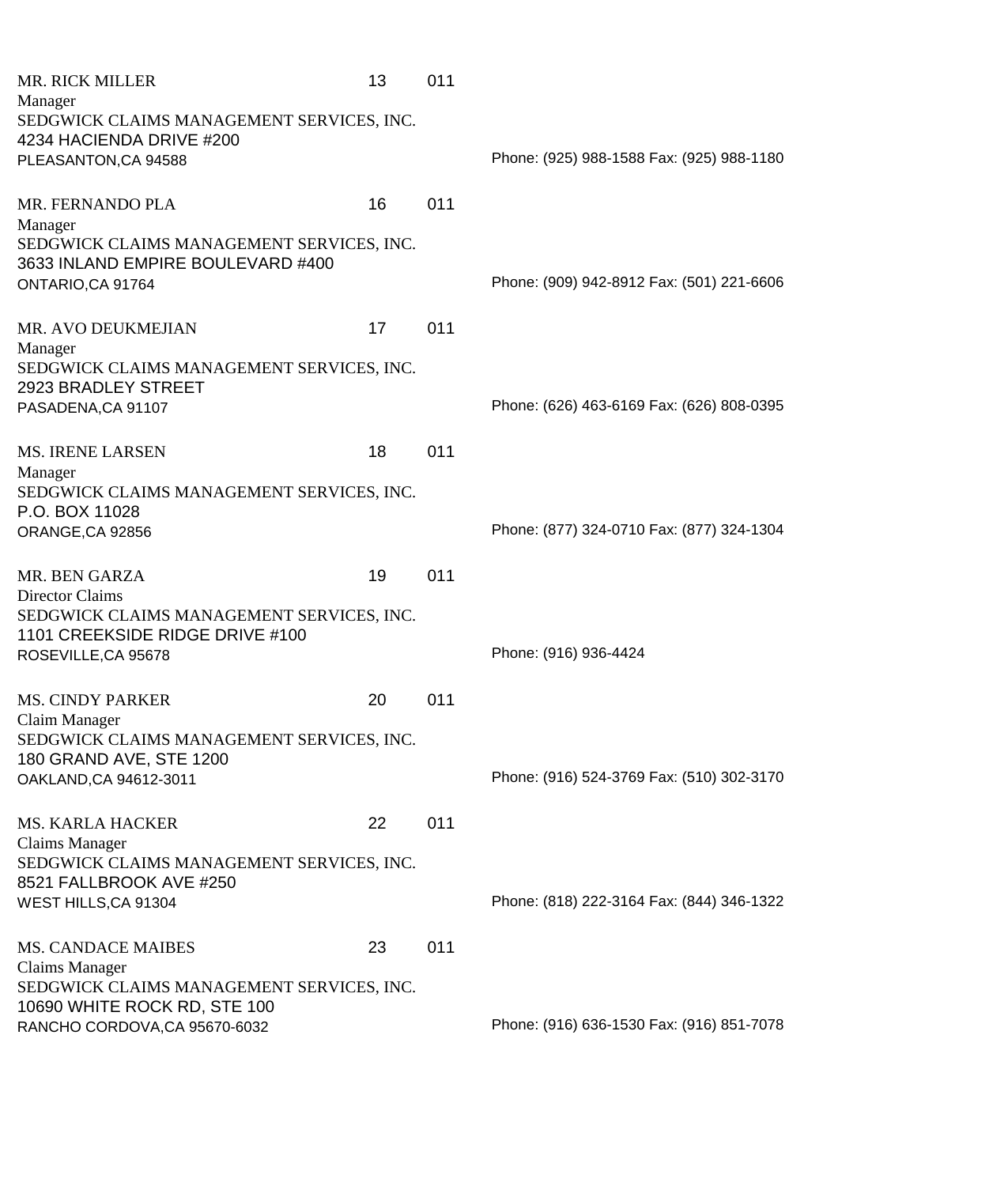| <b>MS. CINDY PARKER</b>                                     | 24 | 011 |                                           |
|-------------------------------------------------------------|----|-----|-------------------------------------------|
| Claim Manager                                               |    |     |                                           |
| SEDGWICK CLAIMS MANAGEMENT SERVICES, INC.                   |    |     |                                           |
| 6101 CENTINELA AVE, S-220                                   |    |     |                                           |
| CULVER CITY, CA 90230                                       |    |     | Phone: (916) 636-1571 Fax: (310) 253-7540 |
|                                                             |    |     |                                           |
| <b>MS. CINDY PARKER</b>                                     | 26 | 011 |                                           |
| Manager                                                     |    |     |                                           |
| SEDGWICK CLAIMS MANAGEMENT SERVICES, INC.                   |    |     |                                           |
| 3870 MURPHY CANYON RD #200                                  |    |     |                                           |
| SAN DIEGO, CA 92108-3506                                    |    |     | Phone: (916) 636-1571 Fax: (619) 321-1449 |
|                                                             |    |     |                                           |
| MS. HEIDI HOUGH                                             | 30 | 011 |                                           |
| Manager                                                     |    |     |                                           |
| SEDGWICK CLAIMS MANAGEMENT SERVICES, INC.                   |    |     |                                           |
| 3121 MARCH LANE, STE 150                                    |    |     |                                           |
| STOCKTON, CA 95219                                          |    |     | Phone: (279) 900-3055                     |
|                                                             |    |     |                                           |
|                                                             | 31 | 011 |                                           |
| MR. KEVIN FRITZSCHE<br>Director, Workers' Compensation      |    |     |                                           |
|                                                             |    |     |                                           |
| SEDGWICK CLAIMS MANAGEMENT SERVICES, INC.<br>8855 HAVEN AVE |    |     |                                           |
|                                                             |    |     | Phone: (951) 892-7200                     |
| RANCHO CUCAMONGA, CA 91730                                  |    |     |                                           |
|                                                             |    |     |                                           |
|                                                             |    |     |                                           |
| MS. MARIE WOODWARD                                          | 32 | 011 |                                           |
| Manager                                                     |    |     |                                           |
| SEDGWICK CLAIMS MANAGEMENT SERVICES, INC.                   |    |     |                                           |
| 333 CITY BOULEVARD W. #1500                                 |    |     |                                           |
| ORANGE, CA 92868                                            |    |     | Phone: (657) 284-5428 Fax: (833) 875-6679 |
|                                                             |    |     |                                           |
| <b>SEAN MORRIS</b>                                          | 33 | 011 |                                           |
| Manager                                                     |    |     |                                           |
| SEDGWICK CLAIMS MANAGEMENT SERVICES, INC.                   |    |     |                                           |
| 1889 NORTH RICE AVE, STE 100                                |    |     |                                           |
| OXNARD, CA 93030                                            |    |     | Phone: (805) 288-4235 Fax: (866) 548-2637 |
|                                                             |    |     |                                           |
| MR. KEVIN FRITZSCHE                                         | 34 | 011 |                                           |
| Director, Workers' Compensation                             |    |     |                                           |
| SEDGWICK CLAIMS MANAGEMENT SERVICES, INC.                   |    |     |                                           |
| 588 TECHNOLOGY COURT #200                                   |    |     |                                           |
| RIVERSIDE, CA 92507                                         |    |     | Phone: (951) 892-7200                     |
|                                                             |    |     |                                           |
| MS. HEIDI HOUGH                                             | 35 | 011 |                                           |
| Manager                                                     |    |     |                                           |
| SEDGWICK CLAIMS MANAGEMENT SERVICES, INC.                   |    |     |                                           |
| P.O. BOX 313<br>STANDISH, CA 96128                          |    |     | Phone: (279) 900-3055                     |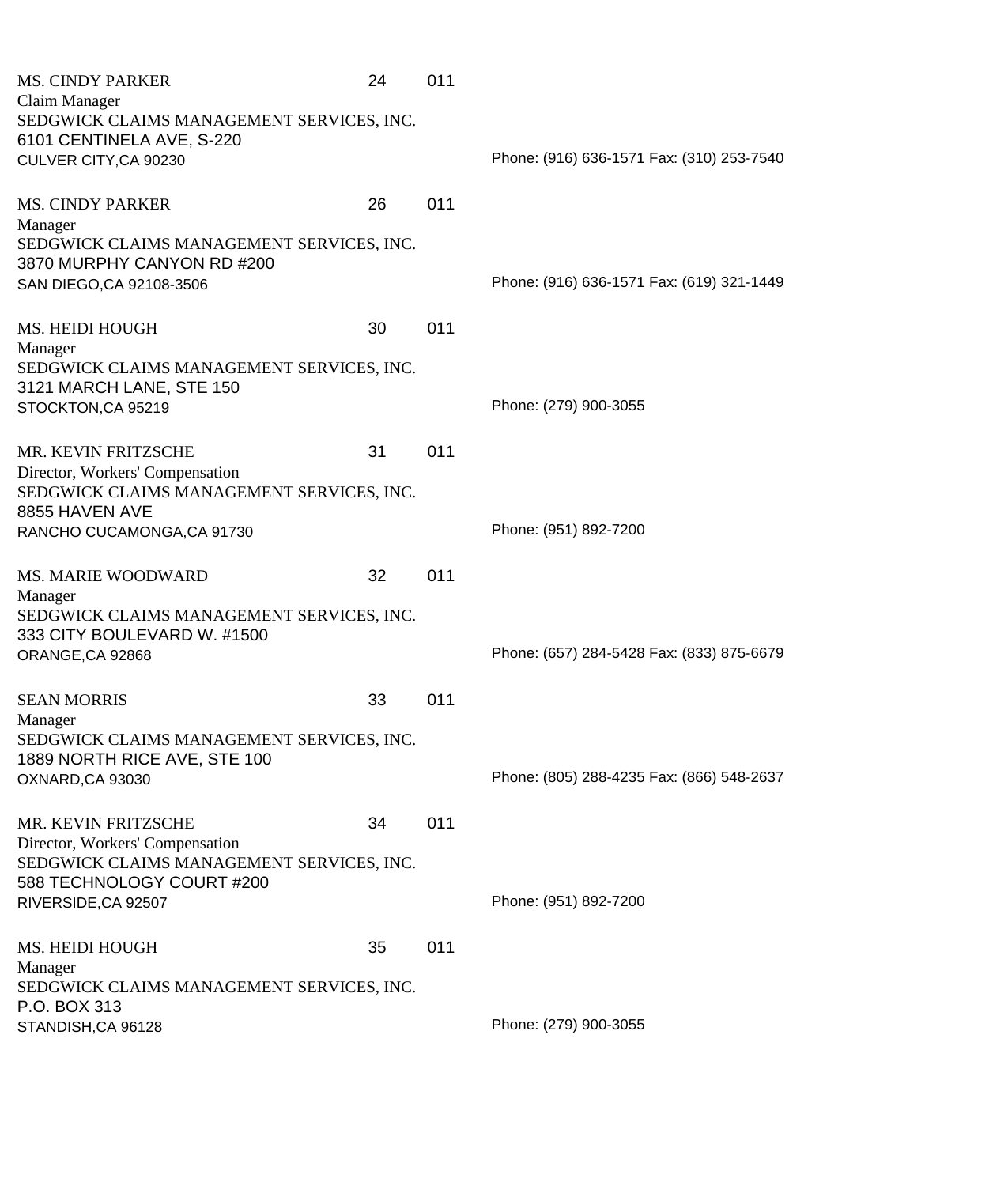| MS. HEIDI HOUGH                                                           | 36 | 011 |                                           |
|---------------------------------------------------------------------------|----|-----|-------------------------------------------|
| Manager                                                                   |    |     |                                           |
| SEDGWICK CLAIMS MANAGEMENT SERVICES, INC.                                 |    |     |                                           |
| P.O. BOX 1542                                                             |    |     | Phone: (279) 900-3055                     |
| CASTLE ROCK, CO 80104                                                     |    |     |                                           |
| <b>MR. RICK MILLER</b>                                                    | 46 | 011 |                                           |
| Manager                                                                   |    |     |                                           |
| SEDGWICK CLAIMS MANAGEMENT SERVICES, INC.<br>1320 WILLOW PASS RD, STE 200 |    |     |                                           |
| CONCORD, CA 94520                                                         |    |     | Phone: (925) 988-1500 Fax: (925) 933-9559 |
|                                                                           |    |     |                                           |
| MR. GABRIEL RODRIGUEZ<br>Manager                                          | 05 | 155 |                                           |
| SELF INSURED SCHOOLS OF CALIFORNIA (SISC)                                 |    |     |                                           |
| PO BOX 1847                                                               |    |     |                                           |
| BAKERSFIELD, CA 93303-1847                                                |    |     | Phone: (661) 636-4422 Fax: (661) 636-4721 |
|                                                                           |    |     |                                           |
| MS. DENISE TURNER<br>Manager                                              | 01 | 284 |                                           |
| SOUTHLAND CLAIMS SERVICE, INC.                                            |    |     |                                           |
| P.O. BOX 958                                                              |    |     |                                           |
| GARDEN GROVE, CA 92842-0958                                               |    |     | Phone: (714) 772-1933 Fax: (714) 772-7718 |
|                                                                           |    |     |                                           |
| MS. STEPHANIE P. SCHILLER                                                 | 02 | 323 |                                           |
| Manager                                                                   |    |     |                                           |
| ST. PAUL FIRE AND MARINE INSURANCE CO.                                    |    |     |                                           |
| 21688 GATEWAY CENTER DRIVE, STE 300<br>DIAMOND BAR, CA 91765              |    |     | Phone: (909) 612-3343 Fax: (877) 801-9677 |
|                                                                           |    |     |                                           |
| MS. LORI SLEVA                                                            | 01 | 189 |                                           |
| Manager                                                                   |    |     |                                           |
| SUTTER HEALTH TOTAL HEALTH & PRODUCTIVITY MANAGEMENT                      |    |     |                                           |
| PO BOX 160066                                                             |    |     |                                           |
| SACRAMENTO, CA 95816-0066                                                 |    |     | Phone: (916) 561-6525 Fax: (916) 503-3811 |
| <b>MS. GIOK LING LIE</b>                                                  | 05 | 147 |                                           |
| Manager                                                                   |    |     |                                           |
| THE CITIES GROUP                                                          |    |     |                                           |
| <b>PO BOX 111</b>                                                         |    |     |                                           |
| BURLINGAME, CA 94011-0111                                                 |    |     | Phone: (650) 343-1428 Fax: (650) 343-2177 |
|                                                                           |    |     |                                           |
| <b>MS. TONETA SNYDER</b>                                                  | 01 | 190 |                                           |
| Manager<br>THE ZURICH SERVICES CORPORATION                                |    |     |                                           |
| 6300 CANOGA AVE #1200                                                     |    |     |                                           |
| WOODLAND HILLS, CA 91367                                                  |    |     | Phone: (818) 227-1857 Fax: (818) 227-1740 |
|                                                                           |    |     |                                           |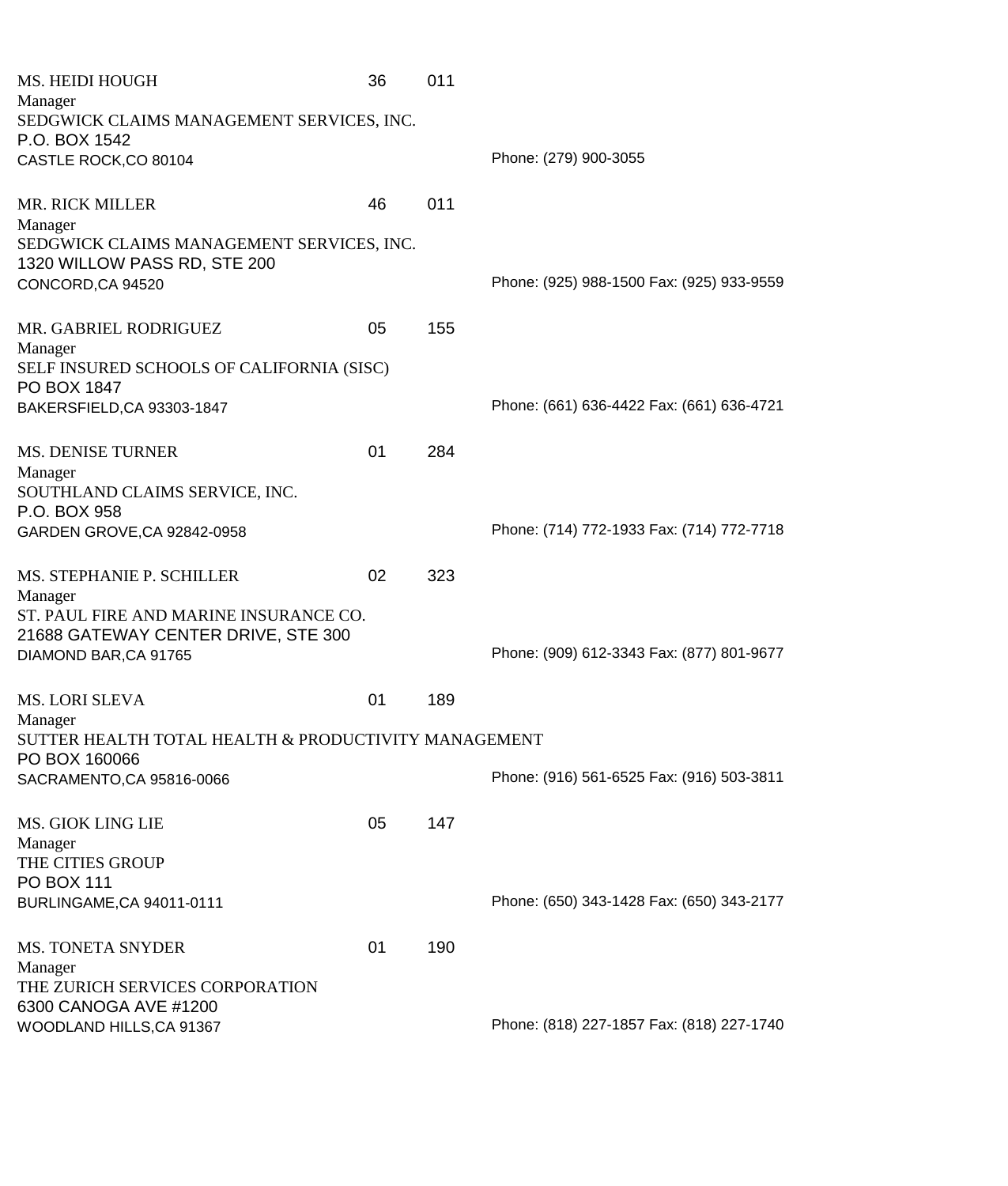| <b>MR. TYLER MARC</b><br>Manager<br>THE ZURICH SERVICES CORPORATION                            | 03 | 190 |                                                    |
|------------------------------------------------------------------------------------------------|----|-----|----------------------------------------------------|
| 11290 PYRITES WAY #200<br>RANCHO CORDOVA, CA 95670-6040                                        |    |     | Phone: (916) 636-8600 Fax: (866) 257-1205          |
| LICHA PARAMO<br>Manager                                                                        | 01 | 272 |                                                    |
| TOKIO MARINE MANAGEMENT, INC.<br>1221 AVE OF THE AMERICAS #1500<br>NEW YORK, NY 10020          |    |     | Phone: (626) 568-7783 Fax: (866) 675-2602          |
| MS. KATIE TWITCHELL<br>Manager                                                                 | 01 | 346 |                                                    |
| TRINDEL INSURANCE FUND<br>P.O. BOX 2069<br>WEAVERVILLE, CA 96093                               |    |     | Phone: (530) 623-2322 Fax: (530) 623-5019          |
| <b>MR. JAMES ROBERTS</b><br>Manager                                                            | 01 | 234 |                                                    |
| TRISTAR CLAIMS MANAGEMENT SERVICES, INC.<br>2540 ROUTE 130, STE 109<br>CRANBURY, NJ 08512-3519 |    |     | Phone: (562) 506-0300 Fax: (562) 981-0804          |
| <b>MR. JAMES ROBERTS</b><br>Manager                                                            | 01 | 195 |                                                    |
| TRISTAR RISK MANAGEMENT<br>2835 TEMPLE AVE<br>SIGNAL HILL, CA 90755                            |    |     | Phone: (562) 506-0300 ext 1723 Fax: (562) 981-0804 |
| <b>MR. JAMES ROBERTS</b><br>Manager                                                            | 04 | 195 |                                                    |
| TRISTAR RISK MANAGEMENT<br>3760 CONVOY STREET, STE 321<br>SAN DIEGO, CA 92111-3742             |    |     | Phone: (562) 506-0300 ext 1723 Fax: (562) 981-0804 |
| <b>MS. SHARON CASTILLO</b><br>Manager                                                          | 05 | 195 |                                                    |
| TRISTAR RISK MANAGEMENT<br>10995 GOLD CENTER DR., STE 250<br>RANCHO CORDOVA, CA 95670          |    |     | Phone: (559) 432-1260 ext 3314 Fax: (559) 432-8544 |
| <b>MR. JAMES ROBERTS</b><br><b>Branch Manager</b><br>TRISTAR RISK MANAGEMENT                   | 06 | 195 |                                                    |
| 203 N GOLDEN CIRCLE DR<br>SANTA ANA, CA 92705-4010                                             |    |     | Phone: (714) 543-0700 Fax: (714) 542-9318          |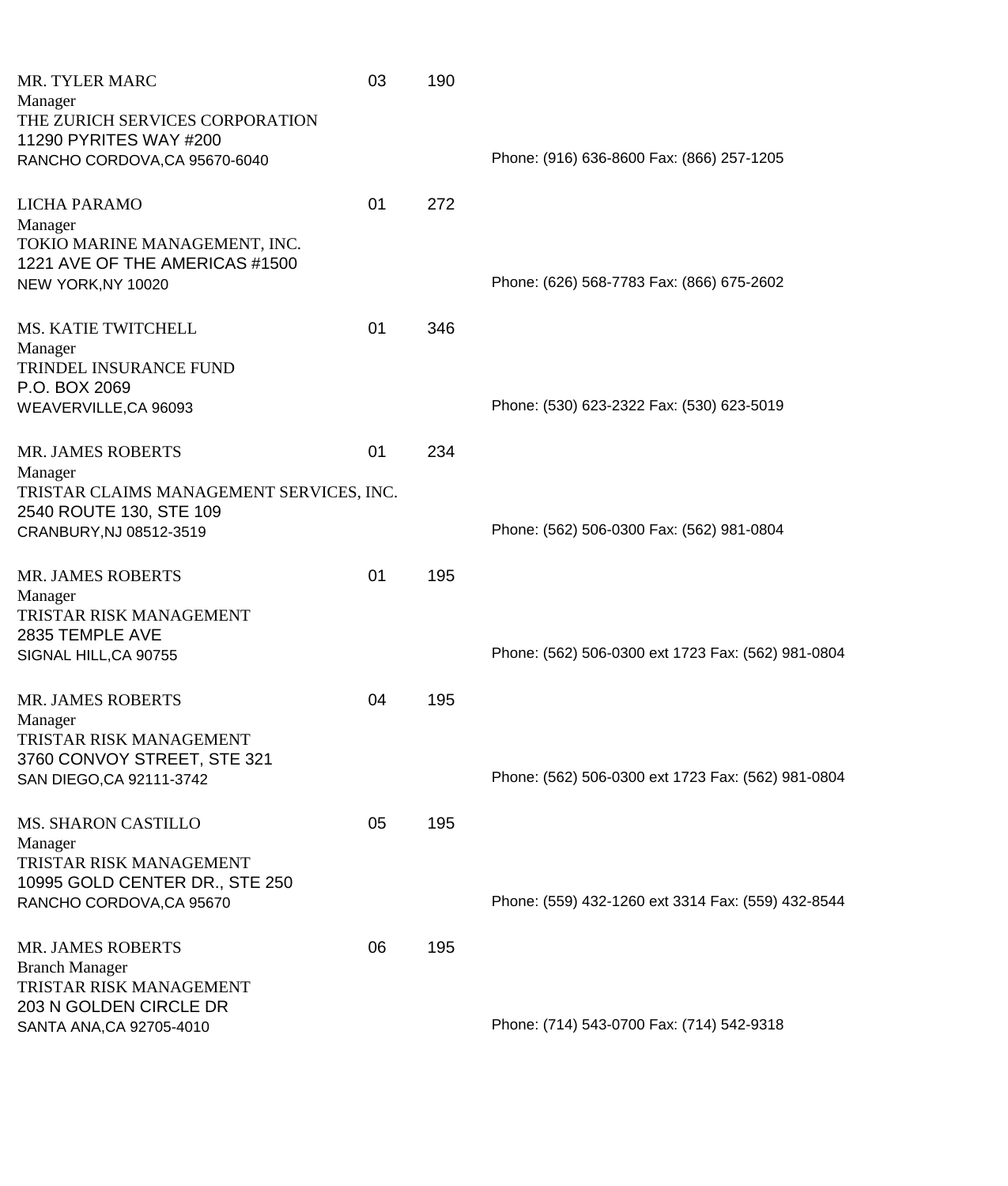| <b>MS. SHIRLEI GONCALVES</b><br>Manager - Workers Compensation<br>TRISTAR RISK MANAGEMENT<br>PO BOX 2805   | 07 | 195 |                                                    |
|------------------------------------------------------------------------------------------------------------|----|-----|----------------------------------------------------|
| CLINTON, IA 52733-2805                                                                                     |    |     | Phone: (562) 506-0300 ext 5035                     |
| <b>MS. SHARON CASTILLO</b><br>Manager<br>TRISTAR RISK MANAGEMENT<br>4969 E. MCKINLEY AVE, STE 204          | 09 | 195 | Phone: (559) 432-1260 Fax: (559) 432-1267          |
| FRESNO, CA 93710                                                                                           |    |     |                                                    |
| <b>MS. MELANIE TAYLOR</b><br>Manager<br>TRISTAR RISK MANAGEMENT<br>1021 S. MERIDIAN AVE                    | 11 | 195 |                                                    |
| ALHAMBRA, CA 91803                                                                                         |    |     | Phone: (626) 407-0400 ext 2434 Fax: (626) 407-0425 |
| <b>MS. DARLENE TUELL</b><br>Manager<br>TUELL & ASSOCIATES, INC.                                            | 01 | 337 |                                                    |
| P.O. BOX 348<br>ALAMO, CA 94507-0348                                                                       |    |     | Phone: (925) 570-1111 Fax: (925) 905-4802          |
|                                                                                                            |    |     |                                                    |
| MR. BRUCE P. WHITE<br>Manager<br>WORKERS' COMPENSATION ADMINISTRATORS, LLC                                 | 01 | 161 |                                                    |
| P.O. BOX 6107                                                                                              |    |     |                                                    |
| SANTA MARIA, CA 93456                                                                                      |    |     | Phone: (805) 922-9157 ext 106 Fax: (805) 349-2816  |
| MR. BEN GARZA<br>Director Claims                                                                           | 01 | 132 |                                                    |
| YORK RISK SERVICES GROUP, INC.                                                                             |    |     |                                                    |
| 8125 SEDGWICK WY. - ATTN: JACQUELINE DUARTE<br>MEMPHIS, TN 38125                                           |    |     | Phone: (916) 936-4424                              |
| MR. KEVIN FRITZSCHE<br>Director, Workers' Compensation<br>YORK RISK SERVICES GROUP, INC.<br>8855 HAVEN AVE | 10 | 132 |                                                    |
| RANCHO CUCAMONGA, CA 91730                                                                                 |    |     | Phone: (951) 892-7200                              |
| MR. MIKE FISHER<br>Manager<br>YORK RISK SERVICES GROUP, INC.                                               | 11 | 132 |                                                    |
| 333 CITY BOULEVARD W. #1500<br>ORANGE, CA 92868                                                            |    |     | Phone: (714) 620-1300                              |